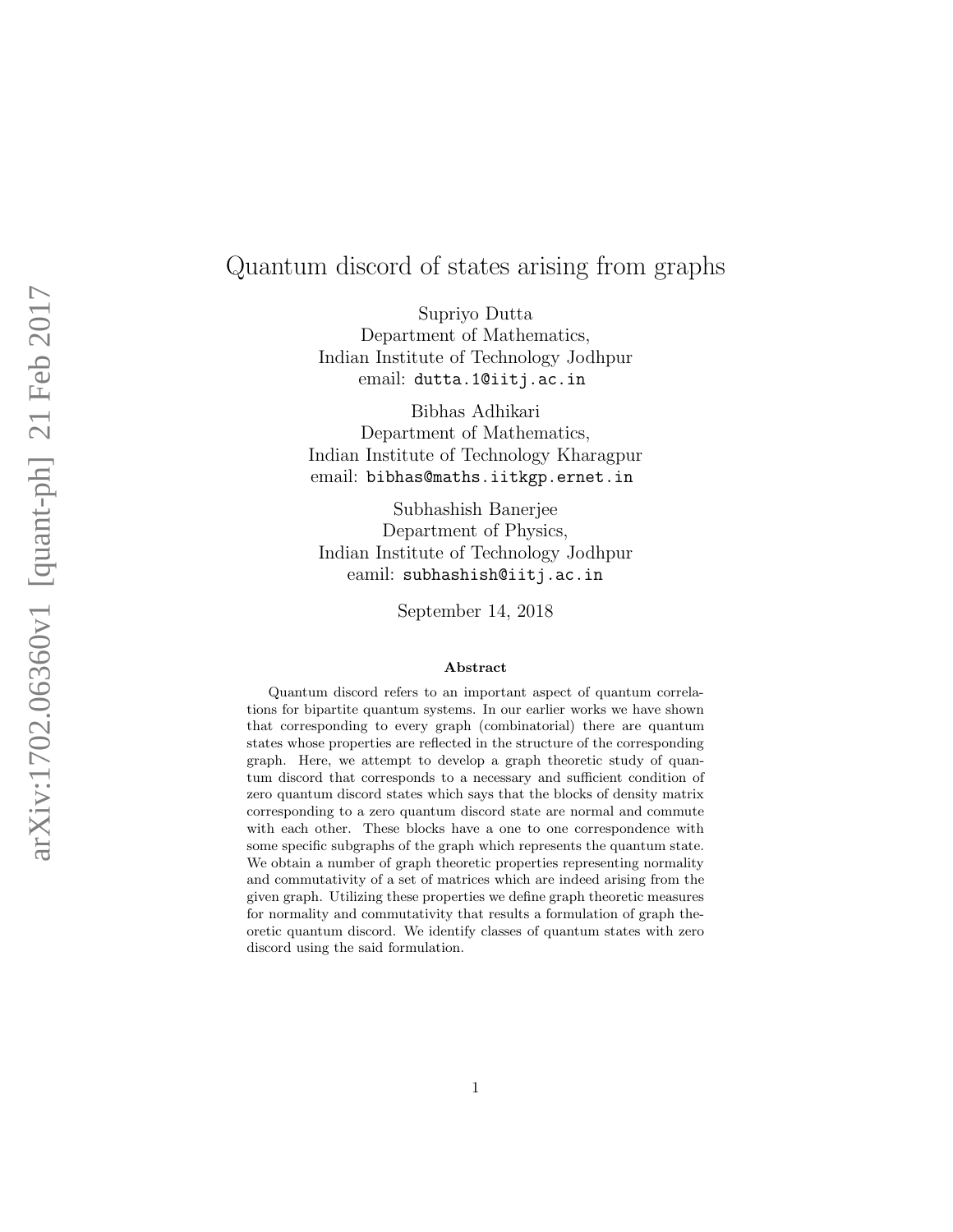#### 1 Introduction

Graph theory [1] is a well-established branch of mathematics. It has made significant contributions to quantum physics  $[2]$  and information theory  $[3, 4, 5]$ . Graphs provide a pictorial representation of quantum states  $[6]$ . They have been used to interpret separability property of quantum states [7], and to model useful unitary operations  $[8]$ . Quantum correlations  $[9]$  are useful resources in quantum information theory [10]. Important facets of quantum correlations are quantum entanglement  $[11]$  and quantum discord  $[12, 13, 14, 15]$ . Here, we attempt to provide a graph theoretical interpretation of quantum discord.

In quantum mechanics, a density matrix  $\rho$  is a positive semidefinite, Hermitian matrix with unit trace, acting on a Hilbert space, say  $\mathcal{H}^{(A)}$ . A measure of 'information' contained in the quantum state  $\rho$  is the von-Neumann entropy,  $S(\rho) = -\operatorname{trace}(\rho \log(\rho))$ . A bipartite density matrix acts on a Hilbert space  $\mathcal{H}^{(A)} \otimes \mathcal{H}^{(B)}$ , where  $\otimes$  denotes Kronecker (tensor) product, throughout this article. We denote the reduced density matrix in  $\mathcal{H}^{(B)}$  with  $\rho_B$ . Let  $\{|k_B\rangle : k = 1, 2, \ldots\}$  be the standard computational basis of the Hilbert space  $\mathcal{H}^{(B)}$ . The conditional entropy may be defined with  $S(A|\{|k_B\rangle\})$ , which is given by  $\sum_{k} p_{k} S(\rho_{k})$  where  $\rho_{k} = \frac{1}{p_{k}} \langle k| \rho | k \rangle$ , and  $p_{k} = \text{trace}_{A}(\langle k| \rho | k \rangle)$ . Further, conditional entropy may be expressed as  $S(\rho) - S(\rho_B)$ . These two quantities are equal for classical systems but differ for quantum systems. Quantum discord is the difference between two classically equivalent faces of mutual information.

Definition 1. Quantum discord *Given a quantum state* ρ *acting on a bipartite system*  $\mathcal{H}^{(A)} \otimes \mathcal{H}^{(B)}$ , the quantum discord is defined by [16]

$$
\mathcal{D}_{\{k_B\}}(\rho) = S(A|\{|k_B\rangle\}) - [S(\rho) - S(\rho_B)].
$$

Let  $\{\rho_i^{(a)}\}$  be a set of density matrices in  $\mathcal{H}^{(A)}$ . Quantum discord is zero for pointer states that may be expressed as,

$$
\rho = \sum_{i} p_i \rho_i^{(a)} \otimes |k_b\rangle \langle k_b| \,. \tag{1}
$$

Understanding the nature of zero quantum discord states is an important stepping stone towards understanding quantum discord, in that it acts as preliminary step to distinguish quantum from the classical aspects. It has been used to understand the completely positive evolution of a system [17, 18, 19], local broadcasting  $[20, 21]$ . Thus, finding zero discord quantum states is important in quantum information theory. Corresponding to any graph  $G$ , there are quantum states  $\rho(G)$ , defined below. Here, we present a new combinatorial significance to the pointer states. We study a graph theoretic interpretation of binary, normal and commutating matrices. In this framework, we provide a constructive method to generate at least one quantum state with zero discord in an arbitrary dimensional bipartite system. We come up with an idea of graph theoretic measure of quantum discord applicable for quantum states related to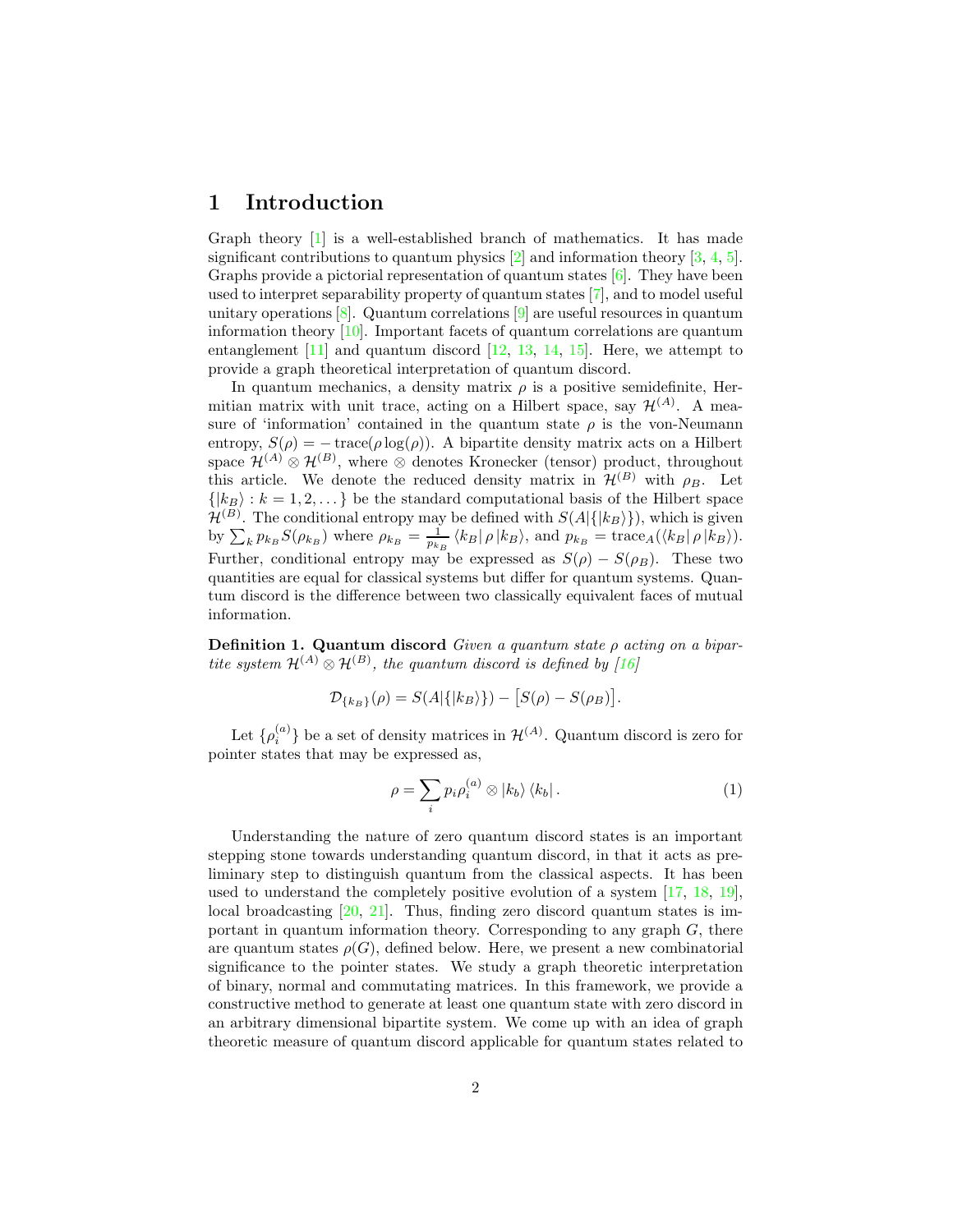graphs. This article contains a considerable study on combinatorial properties of binary matrices along with their physical significance. A number of important quantum states can be represented with wighted graphs. They require a set of additional criteria. This motivates us to study discord of a larger class of quantum states in a forthcoming work [22].

This article is organized as follows. In section 2, we compile a number of nomenclatures and results from graph theory, which would be of use to us subsequently. We generate density matrices corresponding to combinatorial graphs. The combinatorial properties of normal and commutative matrices are investigated in section 3. These are used to investigate graph theoretic quantum discord in section 4. We also propose a measure of quantum discord in terms of graph theoretic parameters. Section 5 is dedicated to graph theoretic quantum states with zero discord. We then conclude.

### 2 Preliminaries

In this section we provide a brief review on simple graphs and describe the quantum states arising from them [5, 6]. A simple graph  $G = (V(G), E(G))$ consists of a vertex set  $V(G)$  and an edge set  $E(G) \subset V(G) \times V(G)$  such that  $(i, i) \notin E(G)$  for any  $i \in V$  and any edge  $(i, j) \in E(G)$  is treated as the same edge  $(j, i) \in E(G)$ . The number of vertices of G which we denote by  $\#(V(G))$ is called the order of G. In this paper we consider only finite graphs, that is,  $#(V(G)) < \infty$ . The adjacency matrix of a graph G on N vertices is a symmetric binary matrix, that is, a  $(0, 1)$  matrix  $A = (a_{ij})_{N \times N}$  defined as [23]

$$
a_{ij} = \begin{cases} 1 & \text{if } (i,j) \in E(G), \\ 0 & \text{if } (i,j) \notin E(G). \end{cases}
$$
 (2)

The degree of a vertex *i* is  $d_i = \sum_{j=1}^{N} a_{ij}$ . The degree matrix of the graph G is given by  $D(G) = \text{diag}\{d_1, d_2, \ldots d_N\}$  and we define the total degree of G as  $d = \sum_{i=1}^{N} d_i = \text{trace}(D)$ . The combinatorial Laplacian matrix and the signless Laplacian matrix associated with the graph  $G$  are defined by

$$
L(G) = D(G) - A(G), \ Q(G) = D(G) + A(G),
$$

respectively [23, 24]. Note that  $trace(L(G)) = trace(Q(G)) = d$  and both  $L(G), Q(G)$  are symmetric positive semidefinite matrices.

Recall that density matrix representation of a quantum state is described by a Hermitian positive semidefinite matrix with unit trace  $[10]$ . Thus density matrices corresponding to a graph  $G$  are defined by

$$
\rho_l(G) = \frac{1}{d}L(G)
$$
 and  $\rho_q(G) = \frac{1}{d}Q(G)$ . (3)

They were introduced in  $[5, 6]$  and represent quantum states of dimension N. We denote  $\rho_l(G)$  and  $\rho_q(G)$  together by  $\rho(G)$  when no confusion arises. It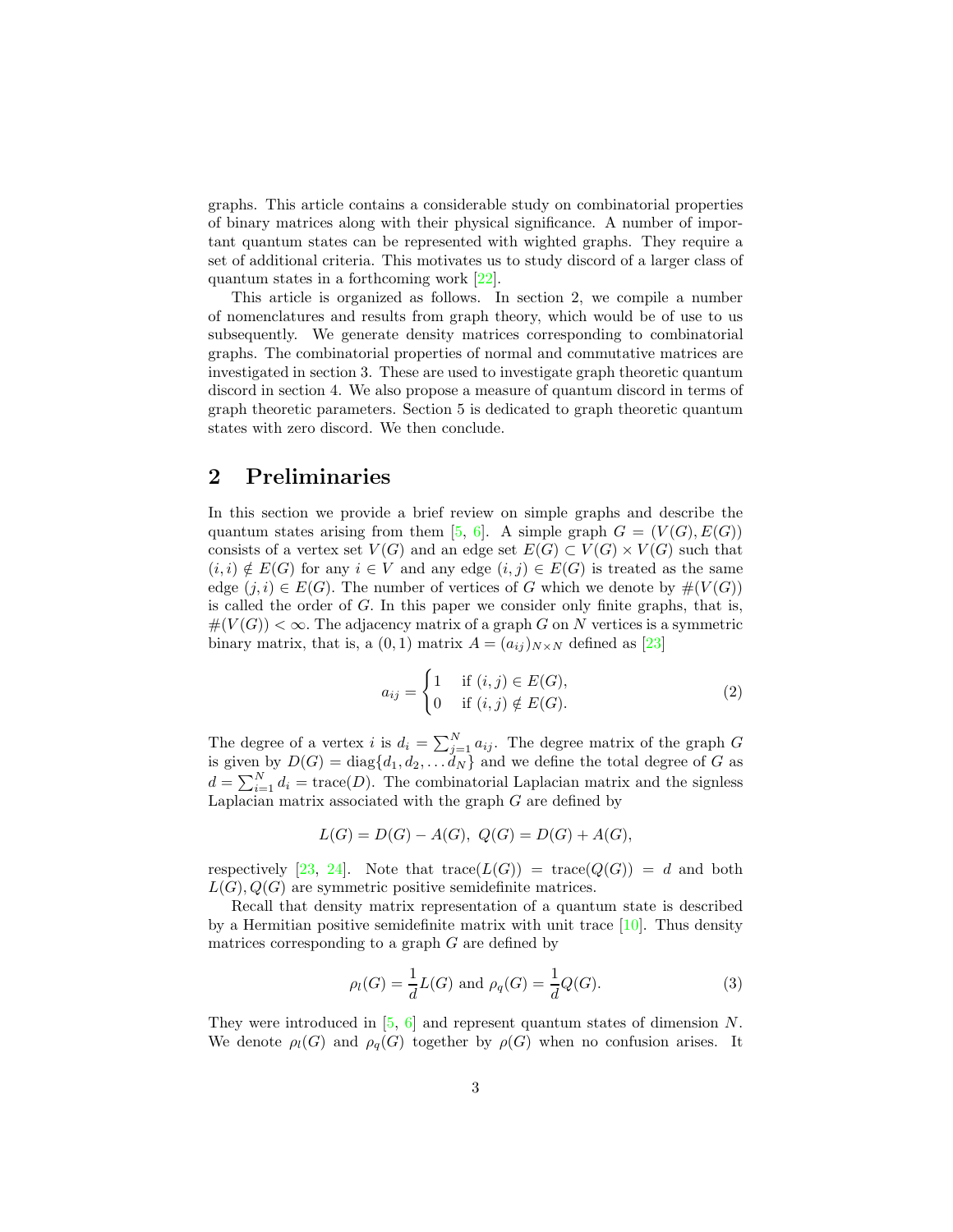is important to note that  $L(G)$  and  $Q(G)$  depend on the vertex labellings, and hence different labellings on the vertex set of a graph generate different quantum states  $[5, 6]$ .

Given a graph G on  $N = mn$  vertices the vertex set  $V(G)$  can be partitioned into m classes, say  $C_1, C_2, \ldots C_m$  such that

$$
V = C_1 \cup C_2 \cup \dots \cup C_m
$$
  
\n
$$
C_{\mu} \cap C_{\nu} = \emptyset \text{ for } \mu \neq \nu \text{ and } \mu, \nu = 1, 2, \dots m
$$
  
\n
$$
C_{\mu} = \{v_{\mu 1}, v_{\mu 2}, \dots v_{\mu n}\}.
$$
\n(4)

The induced subgraph of G defined by  $C_{\mu}$ , that is the graph with vertex set  $C_{\mu}$  and edge set  $\{(i,j) \in E(G) : i, j \in C_{\mu}\}\$ is called a cluster in G and we denote it by  $\langle C_{\mu} \rangle$ . We denote the bipartite graph defined by a pair  $C_{\mu}, C_{\nu}, \mu \neq \nu$ consisting of the edge set  $\{(i, j) \in E(G) : i \in C_{\mu}, j \in C_{\nu}\}\$  and vertex set  $C_{\mu} \cup C_{\nu}$ as  $\langle C_\mu, C_\nu \rangle$  which is a subgraph of G representing the edges between the pair of clusters for any  $\mu, \nu = 1, \ldots, m$ . Hence, the adjacency matrix associated with G can be represented as the block matrix

$$
A(G) = \begin{bmatrix} A_{11} & A_{12} & \dots & A_{1m} \\ A_{21} & A_{22} & \dots & A_{2m} \\ \vdots & \vdots & \ddots & \vdots \\ A_{m1} & A_{m2} & \dots & A_{mm} \end{bmatrix}_{mn \times mn},
$$
 (5)

where  $A_{\mu\mu}$  denotes the adjacency matrix of the cluster  $C_{\mu}$  and

$$
\begin{bmatrix} 0 & A_{\mu\nu} \\ A_{\nu\mu} & 0 \end{bmatrix} = \begin{bmatrix} 0 & A_{\mu\nu} \\ A^t_{\mu\nu} & 0 \end{bmatrix}
$$
 (6)

denotes the adjacency matrix associated with the bipartite graph  $\langle C_{\mu}, C_{\nu} \rangle$  [7].

Consequently, the density matrices corresponding to the graph  $G$  are block matrices  $\rho(G) = [\rho_{\mu\nu}]$  such that

$$
\rho_{\mu\nu} = \begin{cases} \frac{s}{d} A_{\mu\nu} & \text{if } \mu \neq \nu \\ \frac{1}{d} (D_{\mu} + s A_{\mu\mu}) & \text{if } \mu = \nu \end{cases}
$$
(7)

where  $D = \text{diag}\{D_1, D_2, \ldots D_m\}, D_\mu$  is a diagonal matrix whose diagonal entries are the degrees of the vertices belong to  $C_{\mu}$ ,  $s = 1$  if  $\rho(G) = \rho_q(G)$ , and  $s = -1$ if  $\rho(G) = \rho_l(G)$ . Thus,  $\rho(G)$  represents quantum states corresponding to a bipartite system of order  $m \times n$ . Finally we conclude the section with the following definition which will be used later.

Definition 2. Edge characteristic function: *Given a graph* G, *the function*  $\mathcal{X}: V(G) \times V(G) \rightarrow \{0,1\}$  defined by

$$
\mathcal{X}(v_{\mu,i},v_{\nu,j}) \equiv \mathcal{X}_{\mu,\nu}(i,j) = \begin{cases} 1 & \text{if } (v_{\mu,i},v_{\nu,j}) \in E(G), \\ 0 & \text{if } (v_{\mu,i},v_{\nu,j}) \notin E(G), \end{cases}
$$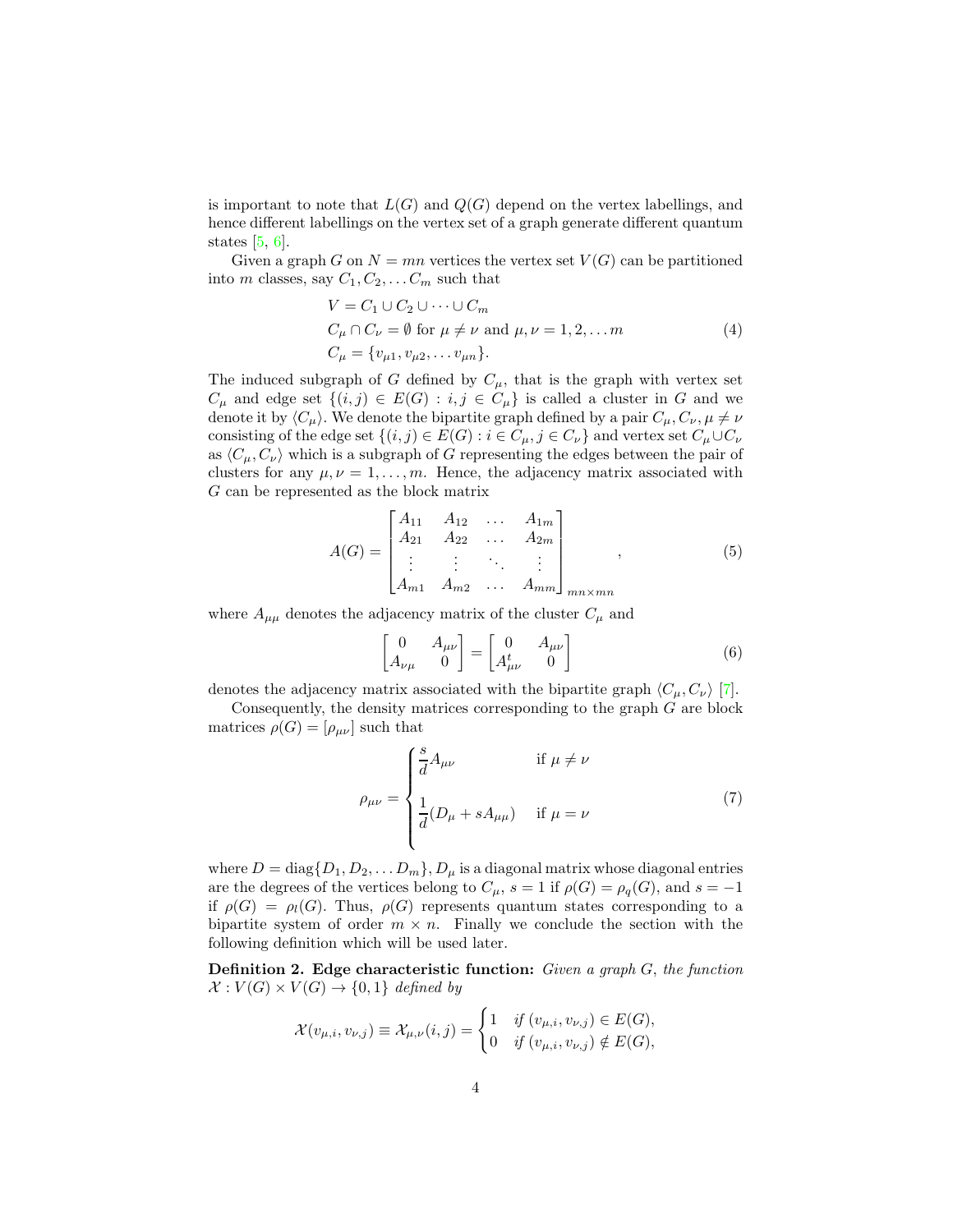*for all*  $\mu, \nu = 1, \ldots, m$  *and*  $i, j = 1, \ldots, n$  *is called an edge characteristic function.*

# 3 Graph theoretic interpretations of normal and commuting matrices

As mentioned earlier, the zero quantum discord states are given by the normal and commuting blocks of the corresponding density matrices [16]. In this section, we determine the structural properties of a graph on mn vertices such that its density matrix has blocks that are normal and commute pairwise. We derive properties of the clusters  $\langle C_\mu \rangle$  and the bipartite graphs  $\langle C_\mu, C_\nu \rangle$  such that the matrices  $\rho_{\mu\nu}, \mu, \nu = 1, \ldots, m$  form a set of normal commutating matrices.

First, we discuss some notations and observations regarding graphs generated from a binary matrix. In what follows, given a vector  $a = [a_1 a_2 ... a_n]^t \in$  $\{0,1\}^n$ , we denote

$$
\overline{a} = \{i : a_i = 1, 1 \le i \le n\}.
$$

Hence, given  $a, b \in \{0, 1\}^n$  we obtain

$$
a^t b = \#(\overline{a} \cap \overline{b}).\tag{8}
$$

For a matrix  $M = [m_{ij}] \in \{0,1\}^{n \times n}$ , we denote  $m_{i*}$  and  $m_{*j}$  as the *i*-th row and  $j$ -th column vectors, respectively. Corresponding to every such matrix M there is a simple bipartite graph  $G_M = (V(G_M), E(G_M))$  of order 2n whose adjacency matrix is given by

$$
A(G_M) = \mathcal{M} = \begin{bmatrix} 0 & M \\ M^t & 0 \end{bmatrix}.
$$
 (9)

We mention that corresponding to any non-negative matrix, that is, a matrix whose all the entries are non-negative such a bipartite graph can also be defined, for example, see [25].

Assuming the partitioned vertex sets of  $V(G_M)$  as  $C_\mu = \{v_{\mu,1}, v_{\mu,2}, \dots v_{\mu,n}\}\$ and  $C_{\nu} = \{v_{\nu,1}, v_{\nu,2}, \ldots v_{\nu,n}\}\,$  note that  $(v_{\mu i}, v_{\nu j}) \in E(G_M)$  if and only if  $m_{ij} =$ 1. Thus,  $G_M = \langle C_\mu, C_\nu \rangle$ . As  $G_M$  is bipartite, the neighborhood of a vertex  $v_{\mu i}$ in  $G_M$  is given by

$$
\mathrm{nbd}_{\mathcal{M}}(v_{\mu i}) = \{v_{\nu j} : (v_{\mu i}, v_{\nu j}) \in E(G)\} \subseteq C_{\nu}.
$$
\n
$$
(10)
$$

Similarly,  $\text{nbd}_{\mathcal{M}}(v_{\nu i}) \subseteq C_{\mu}$ . Now we define a set of numbers for any  $v_{\mu i} \in C_{\mu}$ and  $v_{\nu j} \in C_{\nu}$ ,  $1 \leq \mu, \nu \leq m$  corresponding to the bipartite graph  $\langle C_{\mu}, C_{\nu} \rangle$  with the help of  $(10)$  as

$$
\text{nbd}(v_{\mu i}) = \{j : v_{\nu j} \in \text{nbd}_{\mathcal{M}}(v_{\mu i})\} = m_{i*}^t,\tag{11}
$$

$$
\text{nbd}(v_{\nu i}) = \{j : v_{\mu j} \in \text{nbd}_{\mathcal{M}}(v_{\nu i})\} = \overline{m_{*i}},\tag{12}
$$

which are extensively used in the sequel.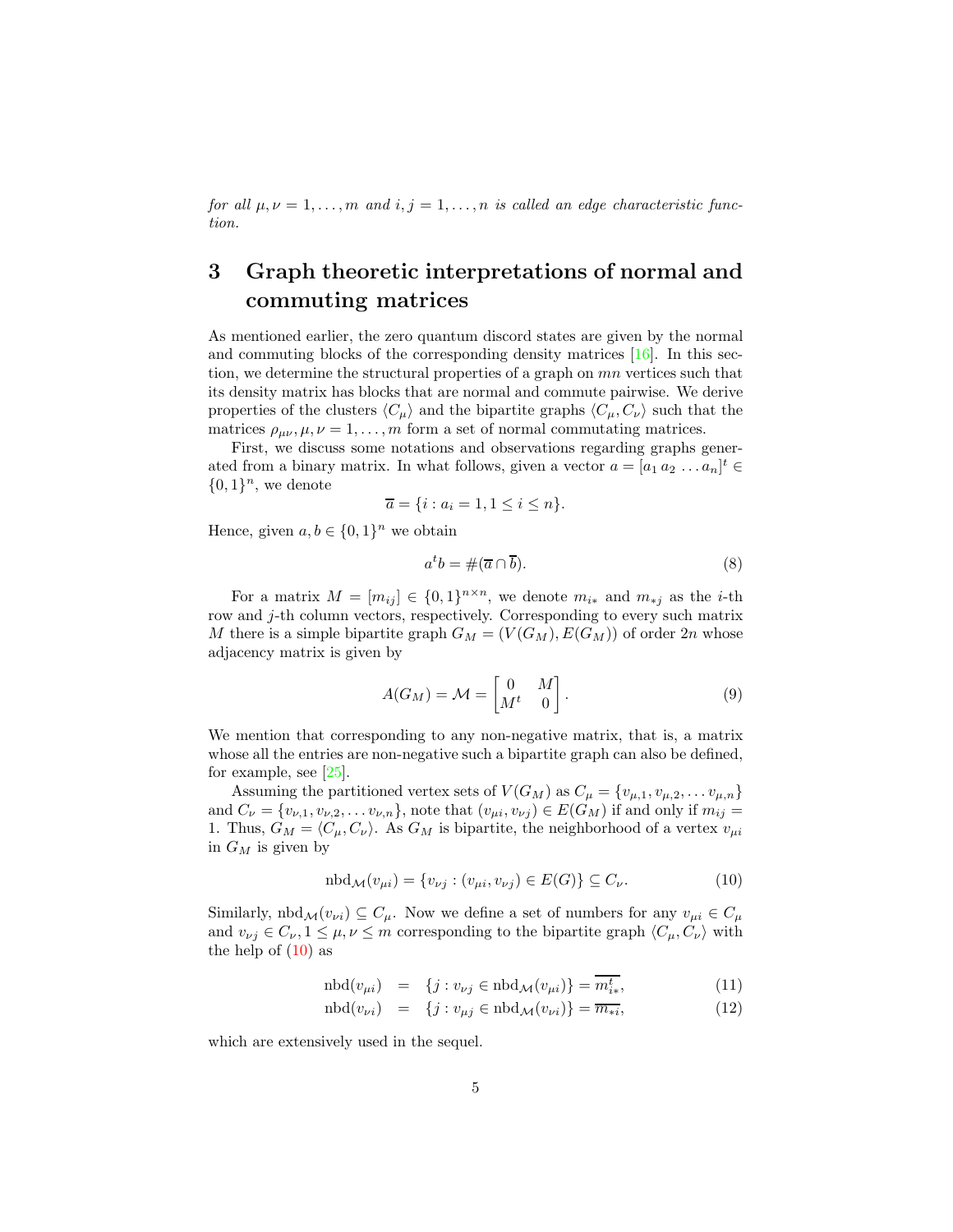Let  $\boldsymbol{0}_{1,n}$  and  $\boldsymbol{0}_{n,1}$  be the zero row and column vectors. Note that, the  $i\text{-th}$ row of M, that is  $[0_{1,n} m_{i*}] \in \{0,1\}^{2n}$  depicts edges incident to  $v_{\mu i}, 1 \le i \le n$ , and hence

$$
\overline{[0_{1,n} m_{i*}]^t} = \overline{m_{i*}^t} = \text{nbd}_{\mathcal{M}}(v_{\mu i}).
$$

Similarly, the  $(n+i)$ -th column of M, that is  $\begin{bmatrix} m_{*i} \\ 0 \end{bmatrix}$  $0_{n,1}$ represents the edges incident

to  $v_{\nu i}$  and thus

$$
\overline{\begin{bmatrix} m_{*i} \\ 0_{n,1} \end{bmatrix}} = \overline{m_{*i}} = \text{nbd}_{\mathcal{M}}(v_{\nu i}).
$$

In particular, any symmetric matrix  $M \in \{0,1\}^{n \times n}$  with diagonal entries zero can be considered as an adjacency matrix of a graph  $G(M)$ . Let  $V(G(M))$  =  $C_{\mu} = \{v_{\mu,1}, v_{\mu,2}, \dots v_{\mu,n}\}.$  Then  $(v_{\mu,i}, v_{\mu,j}) \in E(G(M))$  if and only if  $m_{ij} = 1$ . Thus  $G(M) = \langle C_{\mu} \rangle$ .

We illustrate the above discussion using the following example.

Example 1. *Consider the matrix* M =  $\sqrt{ }$  $\overline{\phantom{a}}$ 0 1 1 1 0 0 1 0 0 1 *. The corresponding bipartite*

*graph,* G<sup>M</sup> *is:*



*Consider,*  $m_{*1} = (0, 1, 1)^t$ , that is  $\overline{m_{*1}} = \{2, 3\}$ . Note that,  $nbd_A(v_{\nu1}) =$ {vµ,2, vµ,3}*. Also,* M *is a symmetric binary matrix with zero diagonal entries. Thus* M *is the adjacency matrix of the following graph* G(M)

$$
\bullet_{\mu 3} \longrightarrow \bullet_{\mu 1} \longrightarrow \bullet_{\mu 2} .
$$

We characterize commutativity of two binary matrices in the following results by using the bipartite graphs introduced above. Next, we also provide a measure of non-commutativity of two binary matrices using these results.

**Theorem 1.** Let the bipartite graphs corresponding to the matrices  $A, B \in$  $\{0,1\}^{n \times n}$  *be*  $G_A = \langle C_\mu, C_\nu \rangle$  *and*  $G_B = \langle C_\alpha, C_\beta \rangle$ *, respectively. Then*  $AB = BA$ *if and only if for all*  $i, j$  *with*  $1 \leq i, j \leq n$ ,

$$
#(nbd(v_{\mu i}) \cap nbd(v_{\beta j})) = #(nbd(v_{\nu j}) \cap nbd(v_{\alpha i})).
$$

*Proof.* Note that  $AB = BA$  holds if and only if  $(AB)_{ij} = (BA)_{ij}$  for all i, j with  $1 \leq i, j \leq n$ . Now applying equation (8) we get,

$$
(AB)_{ij} = \sum_{k=1}^{n} a_{ik}b_{kj} = a_{i*}^{t}b_{*j} = #(\text{nbd}(v_{\mu i}) \cap \text{nbd}(v_{\beta j})),
$$
  

$$
(BA)_{ij} = \sum_{k=1}^{n} b_{ik}a_{kj} = b_{i*}^{t}a_{*j} = #(\text{nbd}(v_{\nu j}) \cap \text{nbd}(v_{\alpha i})).
$$
  
(13)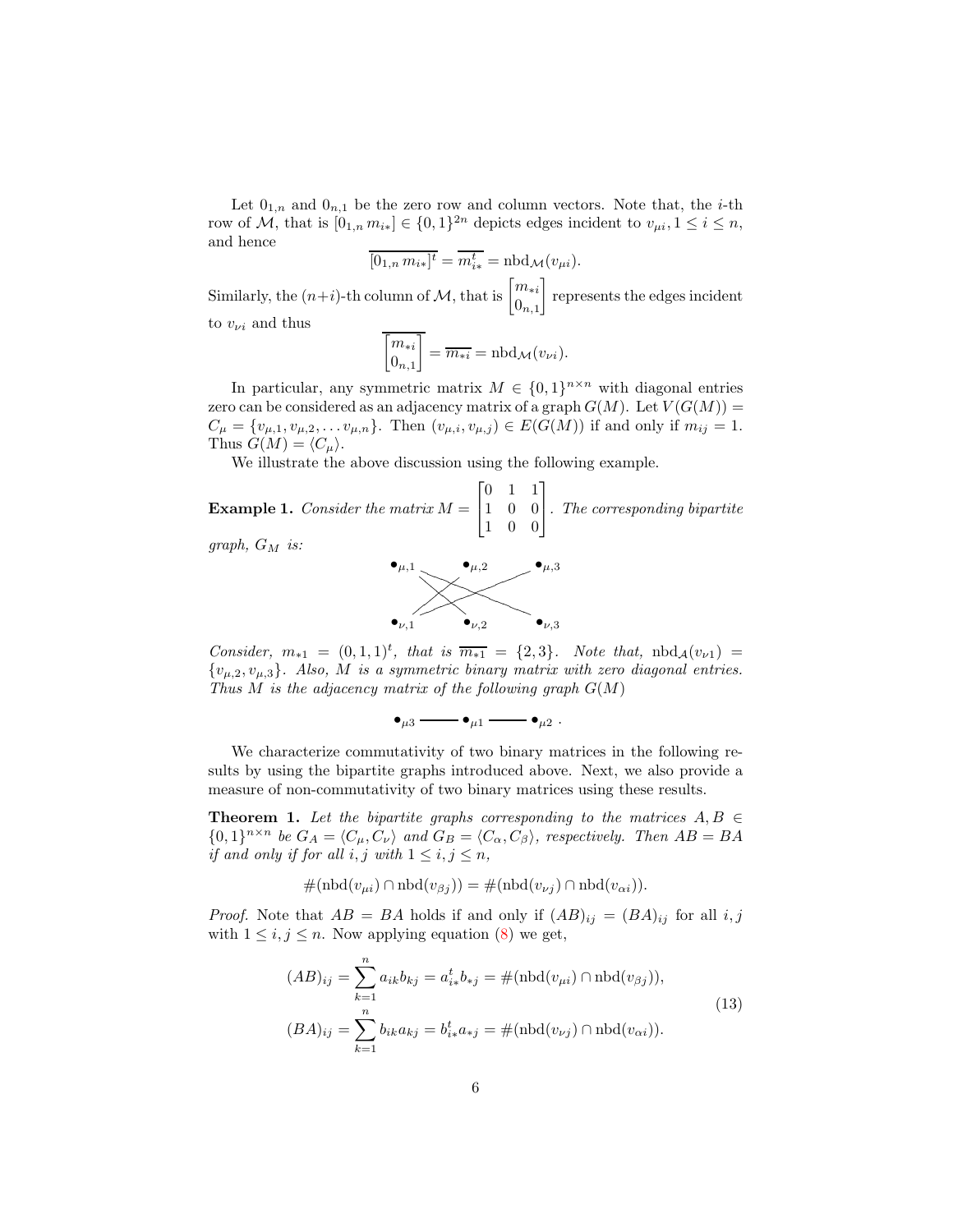Hence the desired result follows.

Obviously if  $AB \neq BA$  the corresponding condition on graphs do not hold. The non-commutativity of A and B is captured in  $E(G_A)$ , and  $E(G_B)$ . Hence we introduce the following quantity as a measure of non-commutativity of any two matrices  $A, B \in \{0, 1\}^{n \times n}$ .

$$
\mathcal{NC}_1(A, B) = \sum_{i,j} \left| \#(\text{nbd}(v_{\mu i}) \cap \text{nbd}(v_{\beta j})) - \#(\text{nbd}(v_{\nu j}) \cap \text{nbd}(v_{\alpha i})) \right|.
$$
 (14)

**Corollary 1.** Let  $A = [a_{ij}] \in \{0,1\}^{n \times n}$  be a symmetric matrix with diagonal *entries zero and*  $B = [b_{ij}] \in \{0,1\}^{n \times n}$ . *Assume that*  $G(A) = \langle C_{\mu} \rangle$  *and*  $G_B =$  $\langle C_{\alpha}, C_{\beta} \rangle$  are the graphs corresponding to A and B, respectively. Then  $AB = BA$ *if and only if for all i, j with*  $1 \leq i, j \leq n$ ,

$$
#(nbd(v_{\mu i}) \cap nbd(v_{\beta j})) = #(nbd(v_{\mu j}) \cap nbd(v_{\alpha i})).
$$

*Proof.* We have already justified that,  $\overline{a_{i*}^t} = \text{nbd}(v_{\mu i}) = \overline{a_{*i}}$ , for all  $i = 1, 2, \ldots n$ . Further  $AB = BA$  if and only if  $a_{i*}^t b_{*j} = b_{i*}^t a_{*j}$  for all i, j. Applying the symmetry of A, we obtain  $a_{i*}^t b_{*j} = a_{j*}^t b_{i*}$ . Using the graph theoretic convention  $\#(\text{nbd}(v_{\mu i}) \cap \text{nbd}(v_{\beta i})) = \#(\text{nbd}(v_{\mu i}) \cap \text{nbd}(v_{\alpha i})).$  $\Box$ 

When such matrices  $A, B$  in the above corollary do not commute we denote

$$
\mathcal{NC}_2(A, B)_{ij} = \#(\text{nbd}(v_{\mu i}) \cap \text{nbd}(v_{\beta j})) - \#(\text{nbd}(v_{\mu j}) \cap \text{nbd}(v_{\alpha i})),\tag{15}
$$

and define a measure of non-commutativity of the pair of matrices  $A, B$  as

$$
\mathcal{NC}_2(A, B) = \sum_{i,j} \left| \#(\text{nbd}(v_{\mu i}) \cap \text{nbd}(v_{\beta j})) - \#(\text{nbd}(v_{\mu j}) \cap \text{nbd}(v_{\alpha i})) \right|.
$$
 (16)

**Corollary 2.** Let  $A = [a_{ij}], B = [b_{ij}] \in \{0,1\}^{n \times n}$  be symmetric matrices with *zero diagonal entries. Suppose*  $G(A) = \langle C_{\mu} \rangle$  *and*  $G(B) = \langle C_{\nu} \rangle$ . *Then*  $AB = BA$ *if and only if for every i, j with*  $1 \leq i, j \leq n$ ,

$$
#(nbd(v_{\mu i}) \cap nbd(v_{\nu j})) = #(nbd(v_{\mu j}) \cap nbd(v_{\nu i})).
$$

*Proof.* The proof follows from the above corollary by setting  $\alpha = \beta = \nu$ .  $\Box$ 

Thus, given two symmetric binary matrices with diagonal entries zero we denote

$$
\mathcal{NC}_3(A, B)_{ij} = \#(\text{nbd}(v_{\mu i}) \cap \text{nbd}(v_{\nu j})) - \#(\text{nbd}(v_{\mu j}) \cap \text{nbd}(v_{\nu i})),\tag{17}
$$

and define a measure of non-commutativity of  $A$  and  $B$  as

$$
\mathcal{NC}_3(A, B) = \sum_{i,j} \left| \#(\text{nbd}(v_{\mu i}) \cap \text{nbd}(v_{\nu j})) - \#(\text{nbd}(v_{\mu j}) \cap \text{nbd}(v_{\nu i})) \right|.
$$
 (18)

Now we provide graph theoretic interpretation of normality of a binary matrix as follows.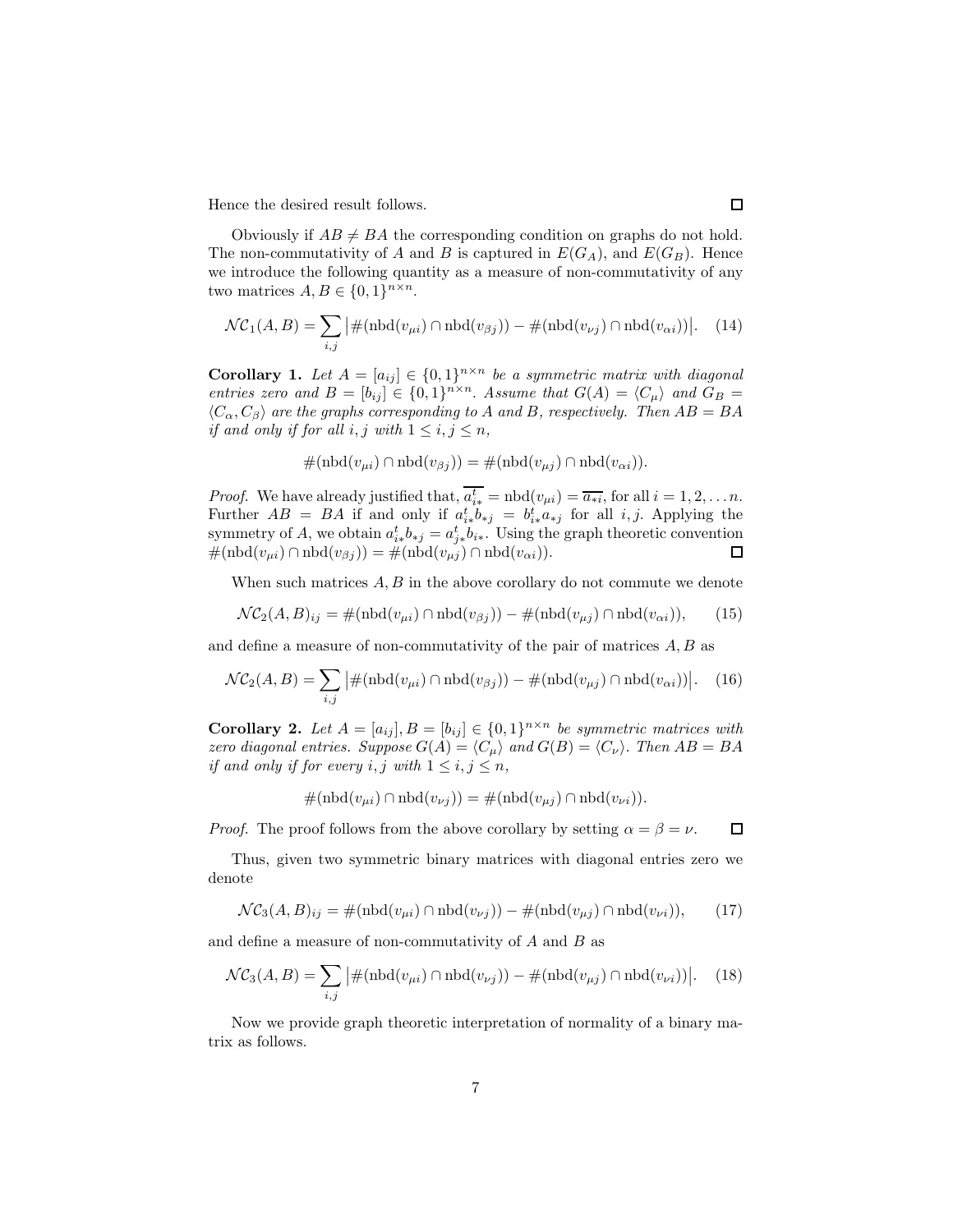**Theorem 2.** Let  $A = [a_{ij}] \in \{0,1\}^{n \times n}$  and  $G_A = \langle C_\mu, C_\nu \rangle$  be the bipartite *graph corresponding to* A. *Then* A *is normal, that is,*  $AA^t = A^tA$  *if and only if for every i* and *j* with  $1 \le i, j \le n$ ,

$$
\#(\text{nbd}(v_{\mu i}) \cap \text{nbd}(v_{\mu j})) = \#(\text{nbd}(v_{\nu i}) \cap \text{nbd}(v_{\nu j})).
$$

*Proof.* Let  $B = (b_{ij})_{n \times n} = (a_{ji})_{n \times n} = A^t$ . Clearly,  $b_{i*} = a_{*i}$  and  $b_{*i} = a_{i*}$  for all i. Note that,

$$
(AAt)ij = \sum_{k=1}^{n} a_{ik} b_{kj} = a_{i*}^{t} b_{*j} = a_{i*}^{t} a_{j*} = \#(\text{nbd}(v_{\mu i}) \cap \text{nbd}(v_{\mu j})).
$$
 (19)

Similarly,  $(A<sup>t</sup>A)_{ij} = \#(\text{nbd}(v_{\nu i}) \cap \text{nbd}(v_{\nu j}))$ . Hence, for any two *i*, and *j* with  $1 \leq i, j \leq n$  we have,  $\#(\text{nbd}(v_{\mu i}) \cap \text{nbd}(v_{\mu j})) = \#(\text{nbd}(v_{\nu i}) \cap \text{nbd}(v_{\nu j})).$  $\Box$ 

When  $A \in \{0,1\}^{n \times n}$  is not a normal matrix we define its non-normality in terms of the edges in  $G_A$  by the following quantity:

$$
\mathcal{NN}(A) = \sum_{i,j} |\#(\text{nbd}(v_{\mu i}) \cap \text{nbd}(v_{\mu j})) - \#(\text{nbd}(v_{\nu i}) \cap \text{nbd}(v_{\nu j}))|.
$$
 (20)

# 4 Quantum discord of states corresponding to graphs

We first recall the clusters for a given graph  $G$  on  $mn$  vertices that are mentioned in equation  $(4)$ . Note that any such simple graph G can be partitioned into edge-disjoint subgraphs  $\langle C_{\mu} \rangle$  and  $\langle C_{\mu}, C_{\nu} \rangle$ ,  $1 \leq \mu, \nu \leq m$ , and properties of these subgraphs determine some properties of G. In order to determine the zero quantum discord states which arise from G, the blocks of  $\rho(G) = [\rho_{\mu\nu}]$  must satisfy the following conditions:

$$
\rho_{\mu\mu}^t \rho_{\mu\mu} = \rho_{\mu\mu} \rho_{\mu\mu}^t,\tag{21}
$$

$$
\rho^t_{\mu\nu}\rho_{\mu\nu} = \rho_{\mu\nu}\rho^t_{\mu\nu}, \mu \neq \nu \tag{22}
$$

$$
\rho_{\mu\nu}\rho_{\alpha\beta} = \rho_{\alpha\beta}\rho_{\mu\nu}, \mu \neq \nu, \alpha \neq \beta, (\mu, \nu) \neq (\alpha, \beta) \tag{23}
$$

$$
\rho_{\mu\mu}\rho_{\alpha\beta} = \rho_{\alpha\beta}\rho_{\mu\mu}, \alpha \neq \beta \tag{24}
$$

$$
\rho_{\mu\mu}\rho_{\nu\nu} = \rho_{\nu\nu}\rho_{\mu\mu},\tag{25}
$$

where  $\rho_{\mu\mu} = D_{\mu} + A_{\mu\mu}$  if  $\rho(G) = \rho_l(G)$ ,  $\rho_{\mu\mu} = D_{\mu} - A_{\mu\mu}$  if  $\rho(G) = \rho_s(G)$ ,  $\rho_{\mu\nu} = A_{\mu\nu}, \mu \neq \nu$ , and  $A_{\mu\mu}, A_{\mu\nu}$  are described in equations (5) and (6). Thus the quantum states  $\rho(G)$  arising from a graph G must satisfy the conditions  $(21)-(25)$  to represent a state with zero quantum discord. It is needless to mention that the structural properties of the clusters and the edges between the clusters determine the same.

Observe that the condition  $(21)$  satisfies trivially for any graph G since the matrix  $A_{\mu\mu}$  represents a symmetric adjacency matrix associated with the cluster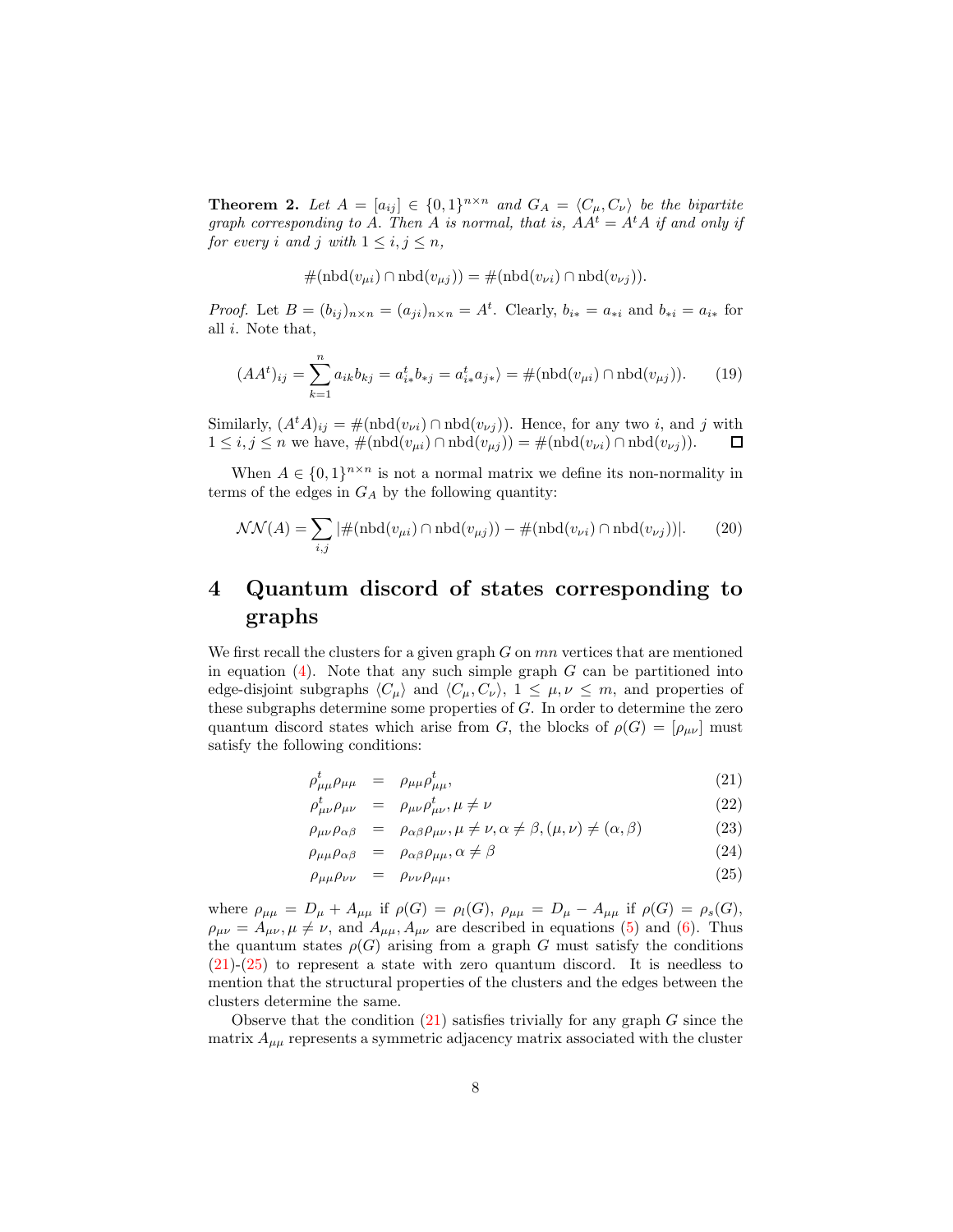$\langle C_{\mu} \rangle$ . Also,  $D_{\mu}$  is a diagonal matrix. The condition (22) is satisfied by G if all the bipartite graphs  $\langle C_\mu, C_\nu \rangle$  meet the normality condition given in Theorem 2. If there are some block matrices  $\rho_{\mu\nu}$  which are not normal, hence violate (22), the amount of non-normality can be measured by using formula (20) considering all pairs of  $\mu, \nu$  such that  $\mu \neq \nu$ . Thus the quantity

$$
\sum_{\mu \neq \nu} \mathcal{NN}(A_{\mu\nu}) \tag{26}
$$

measures the violation of (22).

The condition (23) is satisfied if all the pair of bipartite graphs  $\langle C_{\mu}, C_{\nu} \rangle$ , and  $\langle C_{\alpha}, C_{\beta} \rangle, 1 \leq \mu, \nu, \alpha, \beta \leq m, \mu \neq \nu, \alpha \neq \beta, (\mu, \nu) \neq (\alpha, \beta)$  satisfy Theorem 1. If the condition gets vilolated, the amount of non-commutativity defined in (14) can be used to measure the violation of condition (23) due to all pairs of  $A_{\mu\nu}$ ,  $A_{\alpha\beta}$  as

$$
\sum_{\mu\nu,\alpha\neq\beta} \mathcal{N}\mathcal{C}_1(A_{\mu\nu}, A_{\alpha\beta}).\tag{27}
$$

Note that the condition (24) deals with the commutativity between  $\rho_{\mu\mu}$  and  $\rho_{\alpha\beta}, \alpha \neq \beta$ , that is, the graph G will satisfy  $\rho_{\mu\mu}\rho_{\alpha\beta} = \rho_{\alpha\beta}\rho_{\mu\mu}, 1 \leq \mu, \alpha, \beta \leq m$ . Thus

 $\mu_{\overline{2}}$ 

$$
\frac{1}{d}(D_{\mu} + sA_{\mu\mu})\frac{s}{d}A_{\alpha\beta} = \frac{s}{d}A_{\alpha\beta}\frac{1}{d}(D_{\mu} + sA_{\mu\mu})
$$
\n
$$
\Rightarrow D_{\mu}A_{\alpha\beta} + sA_{\mu\mu}A_{\alpha\beta} = A_{\alpha\beta}D_{\mu} + sA_{\alpha\beta}A_{\mu\mu}
$$
\n(28)

where  $s = 1$  if  $\rho(G) = \rho_l(G)$  and  $s = -1$  if  $\rho(G) = \rho_s(G)$ . Rearranging the terms we obtain

$$
(D_{\mu}A_{\alpha\beta} - A_{\alpha\beta}D_{\mu}) + s(A_{\mu\mu}A_{\alpha\beta} - A_{\alpha\beta}A_{\mu\mu}) = 0.
$$
 (29)

Recall that  $D_{\mu}$  represents the diagonal matrix having the deagonal entries as the degrees of the vertices belong to  $C_{\mu}$  and  $A_{\mu\mu}$  is the adjacency matrix of the cluster  $\langle C_{\mu} \rangle$ . Besides,  $A_{\alpha\beta}$  corresponds to the bipartite graph  $\langle C_{\alpha}, C_{\beta} \rangle$ . Thus the above equation holds if for all  $i, j$  with  $1 \leq i, j \leq n$ 

$$
(D_{\mu}A_{\alpha\beta})_{ij} - (A_{\alpha\beta}D_{\mu})_{ij} + s\{(A_{\mu\mu}A_{\alpha\beta})_{ij} - (A_{\alpha\beta}A_{\mu\mu})_{ij}\} = 0
$$
  
\n
$$
\Rightarrow d_{\mu i}(A_{\alpha\beta})_{ij} - (A_{\alpha\beta})_{ij}d_{\mu j} + s\{(A_{\mu\mu}A_{\alpha\beta})_{ij} - (A_{\alpha\beta}A_{\mu\mu})_{ij}\} = 0.
$$
 (30)

Further,  $(A_{\alpha\beta})_{ij}$  is either 0 or 1 depending on the existence of the edge  $(v_{\alpha i}, v_{\beta j})$ in G. Thus the graph G satisfies condition  $(24)$  if

$$
\mathcal{X}_{\alpha\beta}(i,j)(d_{\mu i} - d_{\mu j}) + s(\#(\text{nbd}(v_{\mu i}) \cap \text{nbd}(v_{\beta j})) - \#(\text{nbd}(v_{\mu j}) \cap \text{nbd}(v_{\alpha i}))) = 0
$$
\n(31)

as follows from Corollary 1 for all  $1 \leq \mu, \alpha, \beta \leq m, \alpha \neq \beta$ , where  $\mathcal{X}_{\alpha\beta}$  denotes the edge characteristic function defined in Definition 2. Moreover the violation of the condition  $(24)$  can be represented by

$$
\sum_{\mu,\alpha \neq \beta} \sum_{i,j} \left| \mathcal{X}_{\alpha\beta}(i,j) (d_{\mu i} - d_{\mu j}) + s \mathcal{N} \mathcal{C}_2(A_{\mu\mu}, A_{\alpha\beta})_{ij} \right| \tag{32}
$$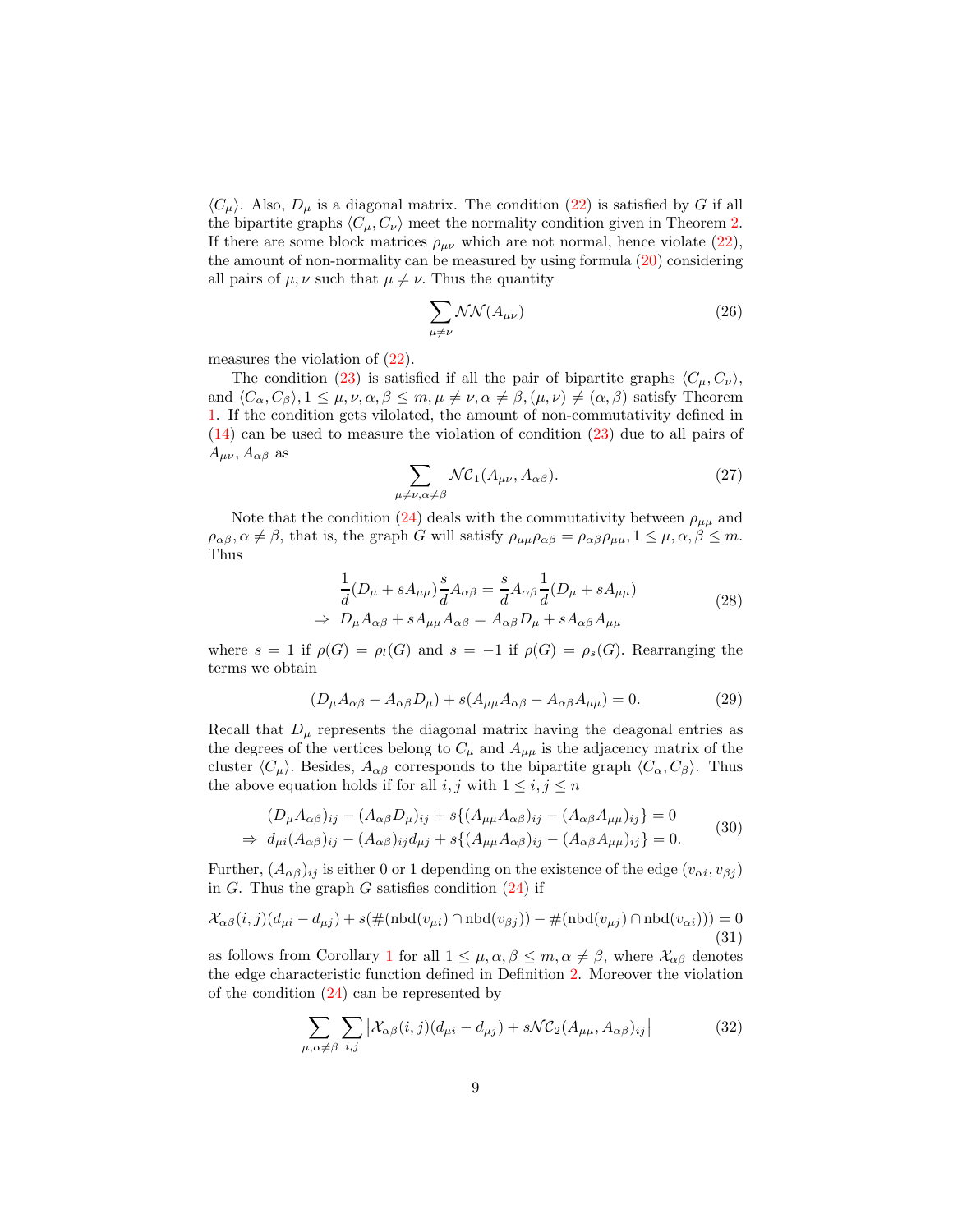where  $\mathcal{NC}_2(A_{\mu\mu}, A_{\alpha\beta})_{ij}$  is given by equation (15),  $s = 1$  if  $\rho(G) = \rho_l(G)$  and s = -1 if  $\rho(G) = \rho_s(G)$ .

Finally the condition (25) holds if  $\rho_{\mu\mu}\rho_{\nu\nu} = \rho_{\nu\nu}\rho_{\mu\mu}$  which implies that

$$
\frac{1}{d}(D_{\mu} + sA_{\mu\mu})\frac{1}{d}(D_{\nu} + sA_{\nu\nu}) = \frac{1}{d}(D_{\nu} + sA_{\nu\nu})\frac{1}{d}(D_{\mu} + sA_{\mu\mu})
$$
\n
$$
\Rightarrow D_{\mu}D_{\nu} + sD_{\mu}A_{\nu\nu} + sA_{\mu\mu}D_{\nu} + A_{\mu\mu}A_{\nu\nu} = D_{\nu}D_{\mu} + sD_{\nu}A_{\mu\mu} + sA_{\nu\nu}D_{\mu} + A_{\nu\nu}A_{\mu\mu}
$$
\n
$$
\Rightarrow (A_{\mu\mu}A_{\nu\nu} - A_{\nu\nu}A_{\mu\mu}) + s(D_{\mu}A_{\nu\nu} - A_{\nu\nu}D_{\mu}) + s(A_{\mu\mu}D_{\nu} - D_{\nu}A_{\mu\mu}) = 0
$$
\n
$$
\Rightarrow (A_{\mu\mu}A_{\nu\nu} - A_{\nu\nu}A_{\mu\mu})_{ij} + s(D_{\mu}A_{\nu\nu} - A_{\nu\nu}D_{\mu})_{ij} + s(A_{\mu\mu}D_{\nu} - D_{\nu}A_{\mu\mu})_{ij} = 0,
$$
\n(33)

holds for all  $1 \leq i, j \leq n$ . Note that  $A_{\mu\mu}$  and  $A_{\nu\nu}$  represent the adjacency matrices corresponding to the clusters  $\langle C_{\mu} \rangle$  and  $\langle C_{\nu} \rangle$  respectively and commutativity of such matrices has been discussed in Corollary 2. Note that

$$
(D_{\mu}A_{\nu\nu} - A_{\nu\nu}D_{\mu})_{ij} = d_{\mu i}(A_{\nu\nu})_{ij} - (A_{\nu\nu})_{ij}d_{\mu j} = \mathcal{X}_{\nu\nu}(i,j)(d_{\mu i} - d_{\mu j}) \quad (34)
$$

$$
(A_{\mu\mu}D_{\nu} - D_{\nu}A_{\mu\mu})_{ij} = (A_{\mu\mu})_{ij}d_{\nu j} - d_{\nu i}(A_{\nu\nu})_{ij} = \mathcal{X}_{\mu\mu}(i,j)(d_{\nu j} - d_{\nu i}) \quad (35)
$$

which follows from the definition of the edge characteristic function  $\mathcal{X}$ , and

$$
(A_{\mu\mu}A_{\nu\nu} - A_{\nu\nu}A_{\mu\mu})_{ij} = \#(\text{nbd}(v_{\mu i}) \cap \text{nbd}(v_{\nu j})) - \#(\text{nbd}(v_{\mu j}) \cap \text{nbd}(v_{\nu i})).
$$
 (36)

Combining the equations  $(34)-(36)$  we obtain

$$
\left[\#(\text{nbd}(v_{\mu i}) \cap \text{nbd}(v_{\nu j})) - \#(\text{nbd}(v_{\mu j}) \cap \text{nbd}(v_{\nu i}))\right] + s[\mathcal{X}_{\nu\nu}(i,j)(d_{\mu i} - d_{\mu j})] + s[\mathcal{X}_{\mu\mu}(i,j)(d_{\nu j} - d_{\nu i})] = 0
$$
(37)

which must be satisfied for all  $1 \leq i, j \leq n$  in order to satisy condition (25).

Further, observe that if the vertices belong to  $C_{\mu}$ ,  $\mu = 1, 2, \dots m$  have equal degree, then  $d_{\mu i} - d_{\mu j} = 0$  as well as  $d_{\nu j} - d_{\nu i} = 0$ . Then G satisfies condition (25) if and only if for any two subgraphs  $\langle C_{\mu} \rangle$  and  $\langle C_{\nu} \rangle$ , conditions of Corollary 2 is fulfilled. Thus a measure of violation of the  $(25)$  can be defined by

$$
\sum_{\mu \neq \nu} \sum_{i,j} \left| \mathcal{NC}_3(A_{\mu\mu}, A_{\nu\nu})_{ij} + s \left[ \mathcal{X}_{\nu\nu}(i,j) (d_{\mu i} - d_{\mu j}) + \mathcal{X}_{\mu\mu}(i,j) (d_{\nu j} - d_{\nu i}) \right] \right| \tag{38}
$$

where  $\mathcal{NC}_3(A_{\mu\mu}, A_{\nu\nu})_{ij}$  is given by (17),  $s = 1$  if  $\rho(G) = \rho_l(G)$  and  $s = -1$  if  $\rho(G) = \rho_s(G).$ 

Based on the discussions above it is obvious that given a graph  $G$  on  $mn$ vertices with a labelling on the vertices and clusters  $\langle C_\mu \rangle$ ,  $1 \leq \mu \leq m$  a notion of quantum discord for the quantum states  $\rho(G)$  can be defined by using the equations (27), (27), (32) and (38). This definition of quantum discord would then be philosophically different compared to the existing measures of quantum discord, for example see [26], as it depends on the structural properties of the clusters in the graph. Thus we introduce the following definition of quantum discord for states arising from a graph.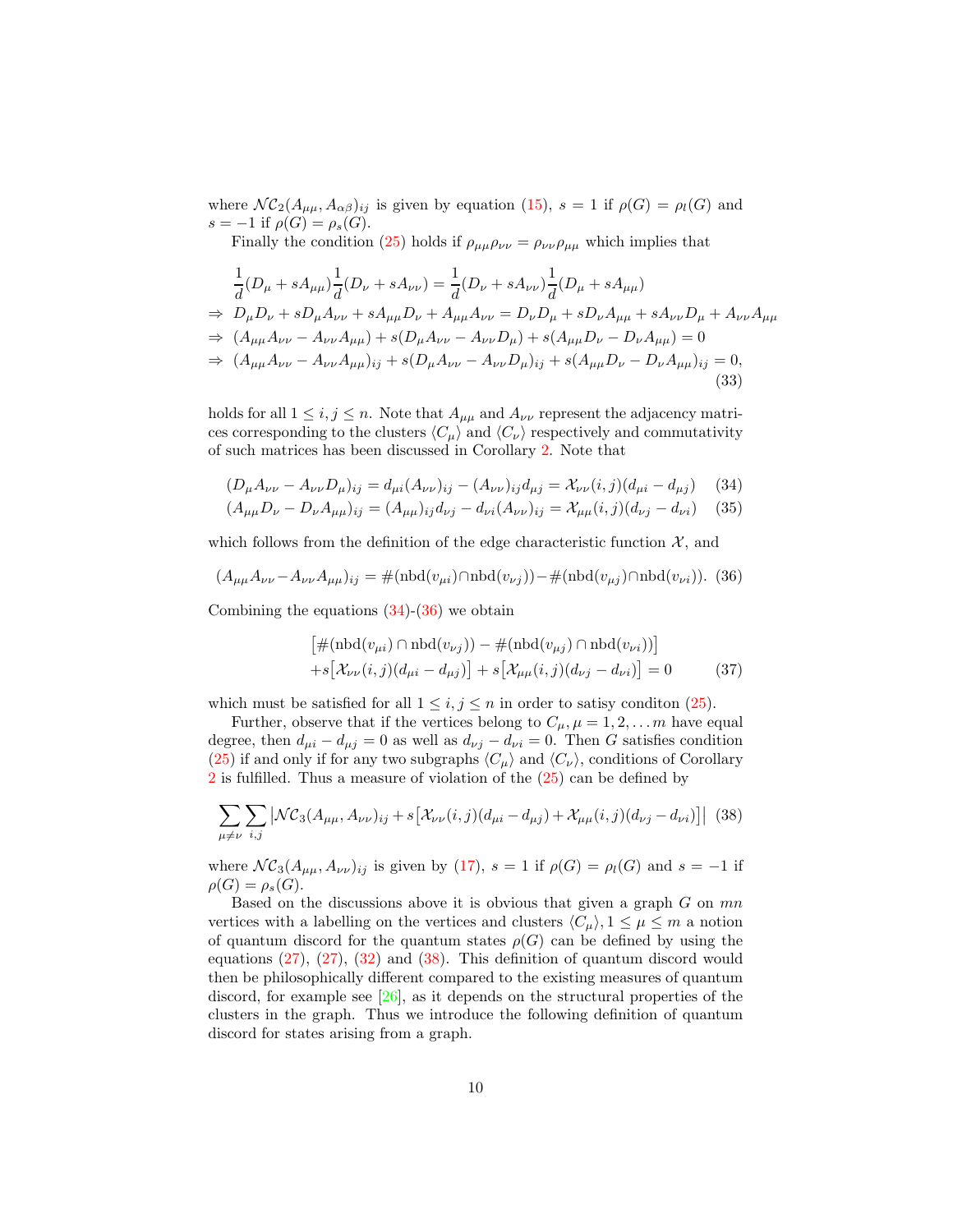Definition 3. Graph theoretic quantum discord *Let* G *be a graph on* mn *vertices and*  $\langle C_{\mu} \rangle, C_{\mu} = \{v_{\mu i} : 1 \le i \le n\}, 1 \le \mu \le m$  *be the clusters in G. Then the quantum discord of the states*  $\rho(G) = \frac{1}{d}[D(G) + sA(G)], s \in \{1, -1\}$  *is given by*

$$
QD(G) = \sum_{\mu \neq \nu} \mathcal{NN}(A_{\mu\nu}) + \sum_{\mu \neq \nu} \mathcal{NN}(A_{\mu\nu})
$$
  
+ 
$$
\sum_{\mu, \alpha \neq \beta} \sum_{i,j} \left| \mathcal{X}_{\alpha\beta}(i,j) (d_{\mu i} - d_{\mu j}) + s \mathcal{NC}_2(A_{\mu\mu}, A_{\alpha\beta})_{ij} \right|
$$
  
+ 
$$
\sum_{\mu \neq \nu} \sum_{i,j} \left| \mathcal{NC}_3(A_{\mu\mu}, A_{\nu\nu})_{ij} + s \left[ \mathcal{X}_{\nu\nu}(i,j) (d_{\mu i} - d_{\mu j}) + \mathcal{X}_{\mu\mu}(i,j) (d_{\nu j} - d_{\nu i}) \right] \right|
$$

*where*  $1 \leq \nu \leq m, 1 \leq j \leq n, A(G) = [A_{\mu\nu}], d_{\mu i}$  *is the degree of*  $v_{\mu i}$ *, and d is the total degree of* G.

We mention that different labellings on the vertices of the same graph  $G$  can produce different states with different quantum discord. The definition helps to generate zero quantum discord states defined by graphs. Indeed, a procedure to create such states with a given dimension  $m \times n$  would be to define the edges of the graph such that the quantities defined in equations  $(26)$ ,  $(27)$ ,  $(32)$  and (38) become zero.

Now we discuss whether  $\mathcal{QD}(G)$  is a valid measure of quantum correlation for bipartite states represented by the density matrices  $\rho(G)$  of order mn. First we recall that a general measure  $M$  of quantum correlation is expected to possess the following properties [27].

- 1.  $M$  is non-negative.
- 2. M is zero for classically correlated states.
- 3. M in invariant under local unitary transformation.

Setting  $\mathcal{M}(\rho(G)) = \mathcal{QD}(G)$  for any graph G on mn vertices, we have the following observations. First note that  $\mathcal{QD}(G) > 0$  by default. Further, by definition of  $\mathcal{QD}(G)$  it is zero for classically correlated states with zero quantum discord. Finally, a general picture of graph theoretic analogue of local unitary transformations on  $\rho(G)$ , is not yet known, see [8]. In fact, it is a hard problem to characterize local unitary operations which transform a given  $\rho(G)$  in to an another state  $\rho(H)$  for some other graph H. However, we show in the next theorem that  $\mathcal{QD}(G)$  is a promising measure for quantum correlation as it is invariant under local unitary operators of the form  $P_1 \otimes P_2$ , where  $P_i$ ,  $i = 1, 2$ are permutation matrices, which are special unitary matrices.

Let the permutation matrices  $P_1$  and  $P_2$  act on the Hilbert spaces  $\mathcal{H}^{(A)}$ , and  $\mathcal{H}^{(B)}$ , respectively. Hence,  $P_1 \otimes P_2 = (P_1 \otimes I)(I \otimes P_2)$  is a local unitary operator acting on  $\mathcal{H}^{(A)} \otimes \mathcal{H}^{(B)}$ . Then we have the following theorem:

**Theorem 3.** Let  $P_2$  be a permutation matrix acting on the Hilbart space  $\mathcal{H}^{(B)}$ . Let  $\rho(G)$  be a quantum state with zero discord in the bipartite system  $\mathcal{H}^{(A)}$  ⊗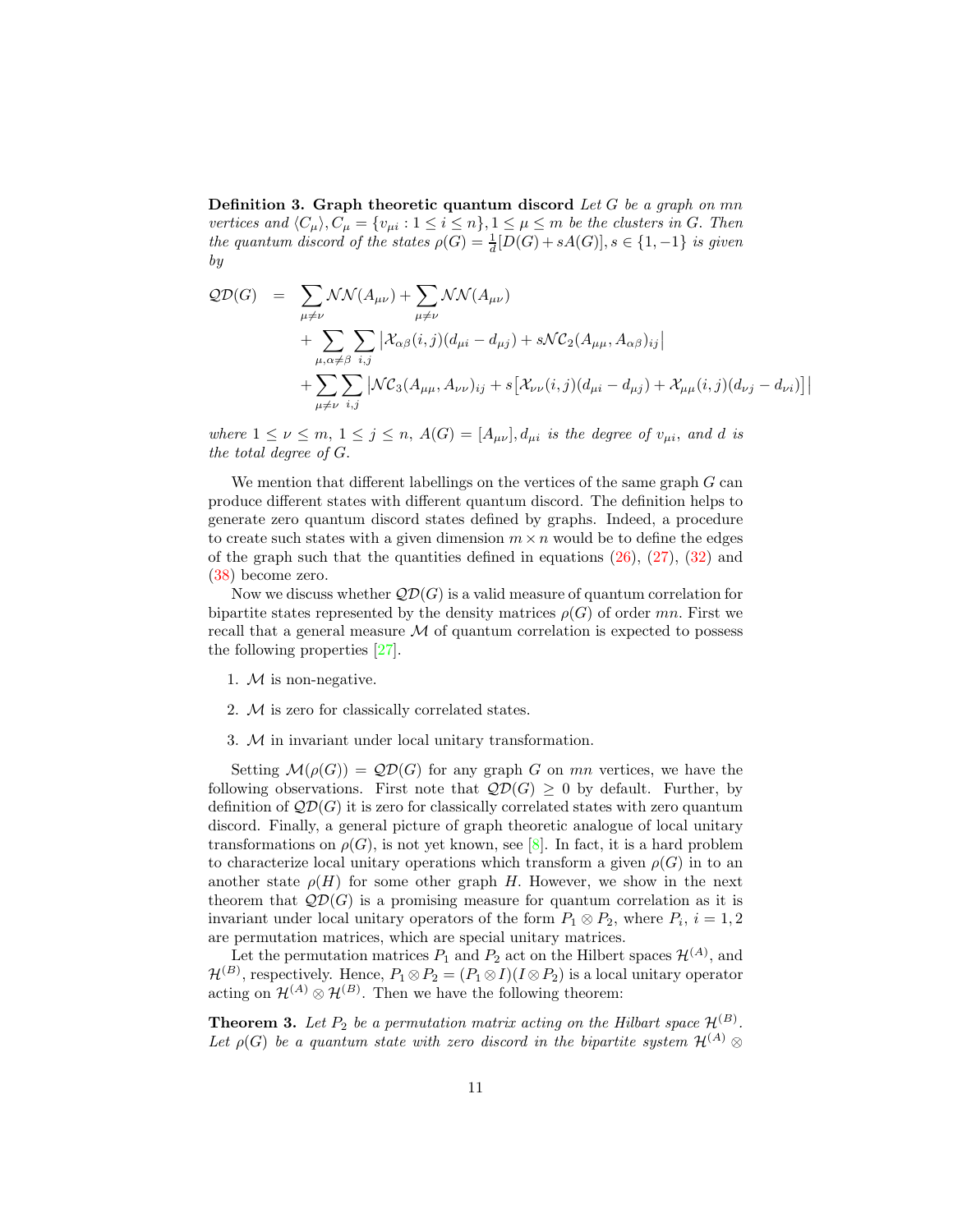$\mathcal{H}^{(B)}$ *. Consider a graph* H, such that,  $A(H) = (I \otimes P_2)^t A(G) (I \otimes P_2)$ *. Then,*  $\rho(H)$  *and*  $\rho(G)$  *have equal quanutm discord.* 

*Proof.* Note that

$$
(I \otimes P_2)^t \rho(G)(I \otimes P_2)
$$
\n
$$
= (I \otimes P_2^t) \frac{1}{d} \begin{bmatrix} D_1 + sA_{11} & sA_{12} & \cdots & sA_{1m} \\ sA_{21} & D_2 + sA_{22} & \cdots & sA_{2m} \\ \vdots & \vdots & \ddots & \vdots \\ sA_{m1} & sA_{m2} & \cdots & D_m + sA_{mm} \end{bmatrix} (I \otimes P_2)
$$
\n
$$
= \frac{1}{d} \begin{bmatrix} P_2^t(D_1 + sA_{11})P_2 & sP_2^tA_{12}P_2 & \cdots & sP_2^tA_{1m}P_2 \\ sP_2^tA_{21}P_2 & P_2^t(D_2 + sA_{22})P_2 & \cdots & sP_2^tA_{2m}P_2 \\ \vdots & \vdots & \ddots & \vdots \\ sP_2^tA_{m1}P_2 & sP_2^tA_{m2}P_2 & \cdots & P_2^t(D_m + sA_{mm})P_2 \end{bmatrix}.
$$

Recall the subgraphs  $\langle C_{\mu} \rangle$  and  $\langle C_{\mu}, C_{\nu} \rangle$  in G and the fact that graph isomorphisms are represented by permutation matrices. Hence, the above equation can be interpreted as a graph isomorphism operation. The adjacency matrix of the new subgraph corresponding to  $\langle C_{\mu} \rangle$ , and  $\langle C_{\mu}, C_{\nu} \rangle$  are given by  $P_2^t A_{\mu\mu} P_2$ ,  $\left[\frac{\partial^t A_{\mu\nu} P_2}{\partial \rho}\right]$ , respectively. Note that, the permutation matrix  $0$  F and  $P_2^t A_{\mu\nu}^t P_2$  0  $P_2$  does not switch one vertex of  $C_{\mu}$  to another vertex of  $C_{\nu}$  when  $\mu \neq \nu$  but only changes the labeling of vertices of  $C\mu$ ,  $1 \leq \mu \leq m$ . Thus, the normality and commutativity conditions hold as earlier in the new graph. Thus,  $\rho(H)$  and  $\rho(G)$  have equal quanutm discord.  $\Box$ 

The Werner state [28] is a class of quantum states, important in quantum information processing. A Werner state is represented by,

$$
\rho_{x,d} = \frac{d-x}{d^3 - d} I + \frac{xd - 1}{d^3 - d} F,\tag{39}
$$

where  $F = \sum_{i,j}^d |i\rangle\langle j| \otimes |j\rangle\langle i|, x \in [0,1]$  and d is the dimention of the individual subsystems. Note that,  $\rho_{x,d}$  is a symmetric matrix of order  $d^2$ . It can be shown that these states has non-zero quantum discord even though some of them are separable [29].

**Example 2.** We may represent  $\rho_{1,3}$ , and  $\rho_{1,4}$  as a simple graph having 9 and 16 *vertices in the figure 1.*

Theorem 4. *Every Werner state has non-zero discord.*

*Proof.* Consider the subgraph  $\langle C_{\mu}, C_{\nu} \rangle$  for any  $\mu$  and  $\nu$ , with  $\mu \neq \nu$ . Using the lemma 2, we may conclude that  $A_{\mu,\nu}$  is not a normal matrix. Thus every Werner state has a non-zero discord. Werner state has a non-zero discord.

A detailed study of quantum discord of states represented with weighted graphs will be presented in an upcoming work [22].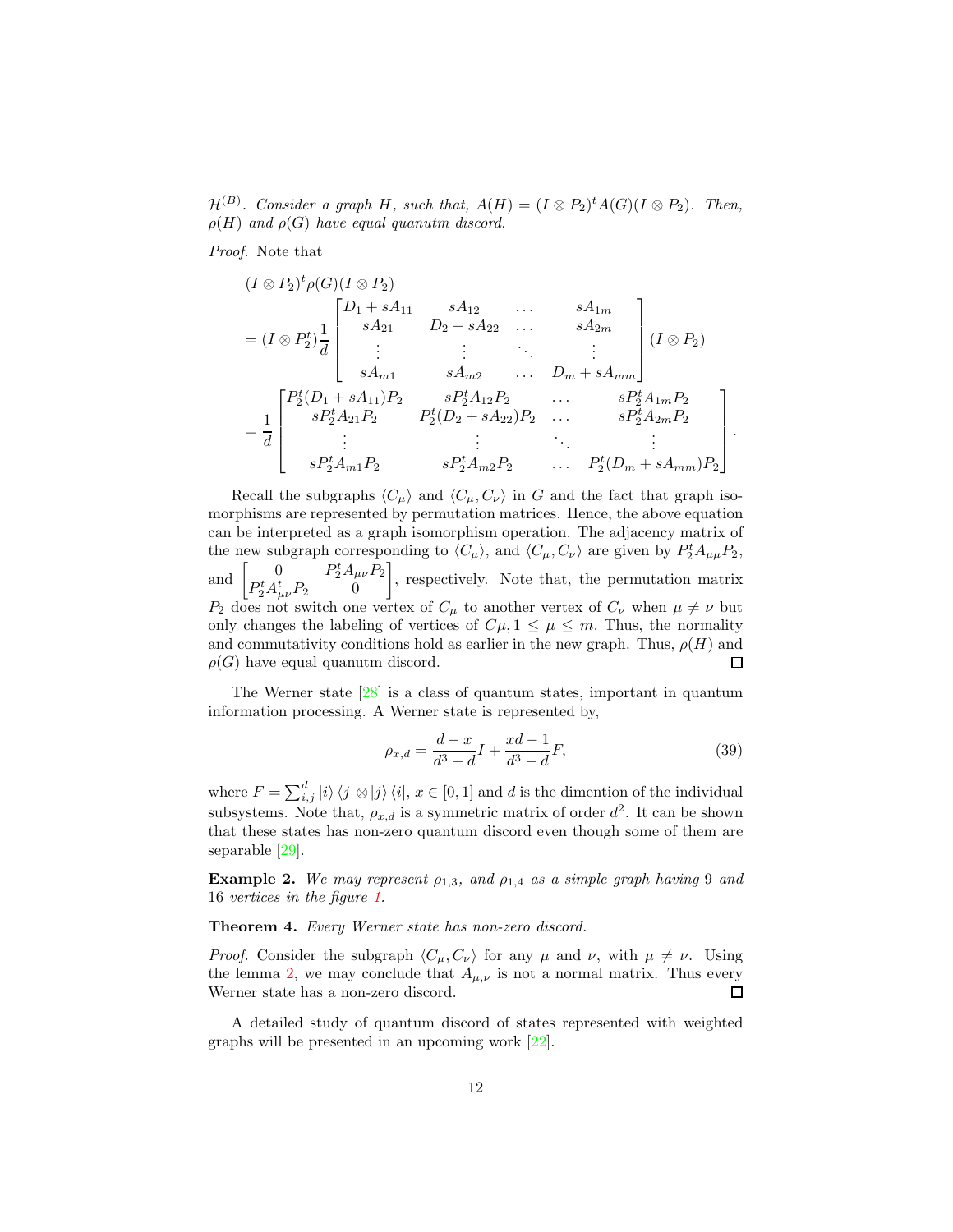

Figure 1: Graphs of the Werner states

### 5 Graph theoretic zero quantum discord states

As discussed above, we can generate zero quantum discord bipartite states of dimension  $m \times n$  arising from graphs for any  $m, n$  by generating graphs G for which  $\mathcal{QD}(G) = 0$ . In fact states arising from a graph G have zero quantum discord if and only if  $\mathcal{QD}(G) = 0$ . In this section we determine certain standard graphs which have always zero quantum discord for any labelling on the vertices.

First we have the following theorem for complete graphs on  $N = mn$  vertices which are graphs in which any pair of distinct vertices are adjacent.

**Theorem 5.** Let G be a complete graph on  $N = mn$  vertices. Then the states  $\rho(G)$  have zero quantum discord, that is,  $\mathcal{QD}(G) = 0$ .

*Proof.* As G is a complete graph, degree of every vertex is  $N-1$ . Thus total degree of G is  $d = N(N-1)$ . Then the blocks of  $\rho(G)$  are given by

$$
\rho_{\mu\nu} = \begin{cases} \frac{\pm 1}{d} A_{\mu\mu} = \frac{1}{d} \left[ (N-1)I_n + J_n - I_n \right] = \frac{1}{d} \left[ (N-2)I_n + J_n \right] & \text{for } \mu = \nu \\ \frac{\pm 1}{d} A_{\mu\nu} = \frac{\pm 1}{d} J_n & \text{for } \mu \neq \nu \end{cases}
$$
(40)

where  $1 \leq \mu, \nu \leq m$  and  $J_n$  is the all-one matrix of order n. Note that all the blocks  $\rho_{\mu\nu}$  are normal and commute pairwise. Hence the desired result follows.  $\Box$ 

We conclude from Theorem 5 that for any  $m$  and  $n$  there is a graph  $G$ of order mn for which the corresponding bipartite states of dimension  $m \times n$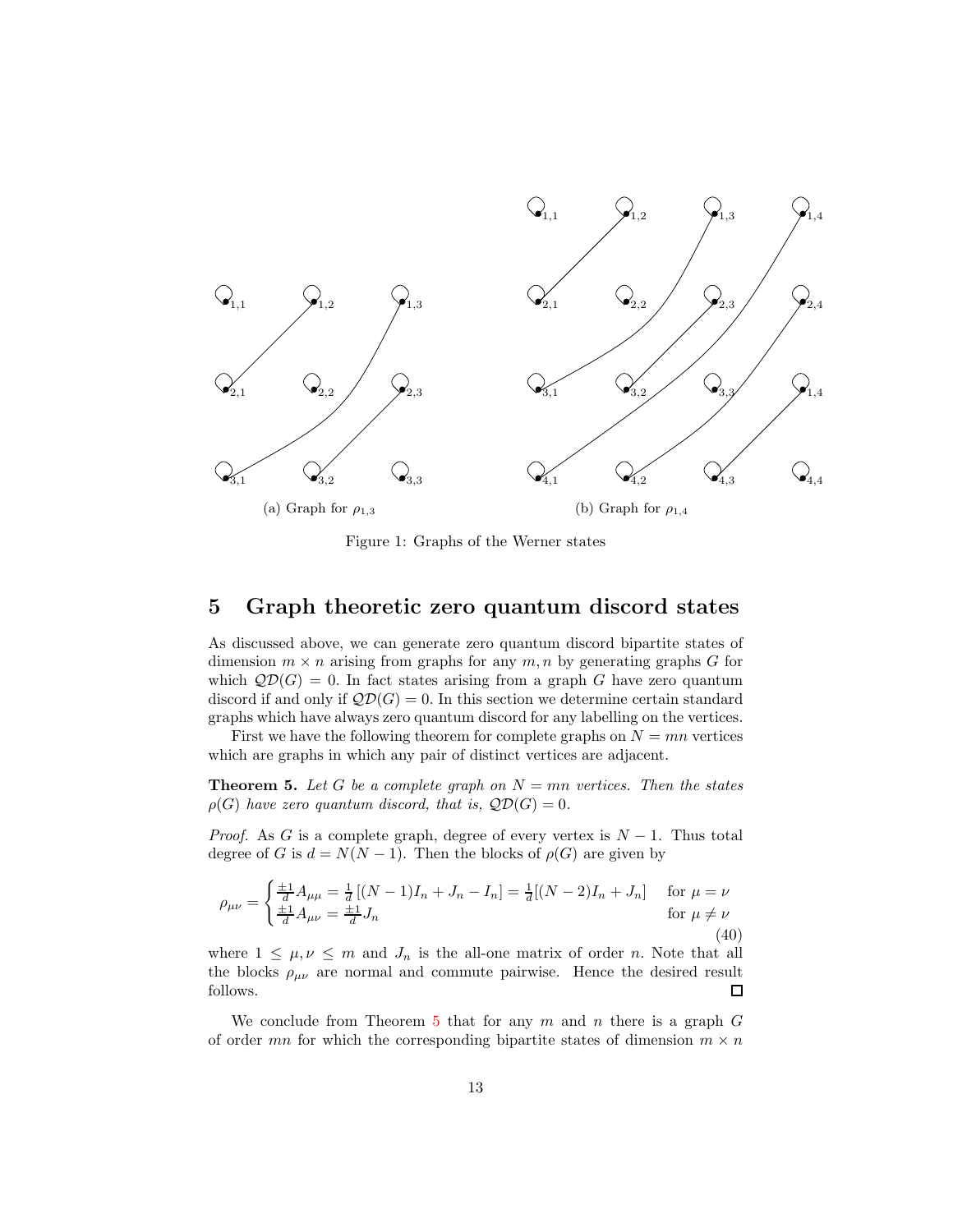

Figure 2: Isomorphic complete bipartite graphs with different quantum discords.

have zero quanum discord. In the next theorem we prove that given any  $n$ , the complete bipartite graphs  $G$  on  $2n$  vertices, that is,  $G$  consists of two clusters  $\langle C_\mu \rangle$ ,  $\mu = 1, 2$  with n vertices such that no two vertices of  $C_\mu$  for a fixed  $\mu$  are adjacent and all pairs of vertices  $u \in C_1, v \in C_2$ ,  $(u, v) \in E(G)$ , provides zero quantum discord bipartite states  $\rho(G)$  of dimension  $2 \times n$ .

Theorem 6. *Let* G *be a complete bipartite graph on* 2n *vertices with two clusters, each on n vertices.* Then  $\mathcal{QD}(G) = 0$ , *that is,*  $\rho(G)$  *have zero quantum discord.*

*Proof.* Let  $C_1 = \{v_{1,1}, v_{1,2}, \ldots v_{1,n}\}, C_2 = \{v_{2,1}, v_{2,2}, \ldots v_{2,n}\}$  be the bipartition of G. Then

$$
\rho(G) = \frac{1}{2n} \begin{bmatrix} nI_n & sJ_n \\ sJ_n & nI_n \end{bmatrix}.
$$

It is easy to verify that all the block matrices commute with each other and they are normal matrices. Hence  $\mathcal{QD}(G) = 0$ .  $\Box$ 

Next, we provide an example of two isomorphic graphs such that for one the corresponding bipartite states have zero quantum discord and for the other, the corresponding states have non-zero quantum discord. Thus, the following example establishes that quantum discord is not invariant under graph isomorphism, hence depends on labeling of the vertices.

Example 3. *In the figure 2, there are two isomorphic complete bipartite graphs* G and H with vertex set  $V = \{1, 2, 3, 4, 5, 6\}$ . It consists of two clusters  $C_1 =$  ${1, 2, 3}$  *and*  $C_2 = {4, 5, 6}$ *. A simple calculation shows that*  $\mathcal{QD}(H) \neq 0$  *and from Theorem 6,*  $\mathcal{QD}(G) = 0$ . It is interesting to observe that H is a 3-regular *graph which confirms that regular graphs need not represent states with zero quantum discord.*

Now we consider partially symmetric graphs which were introduced in [7] and show that states corresponding to bipartite partially symmetric regular graphs have always zero quantum discord. First we recall the following definition from [7].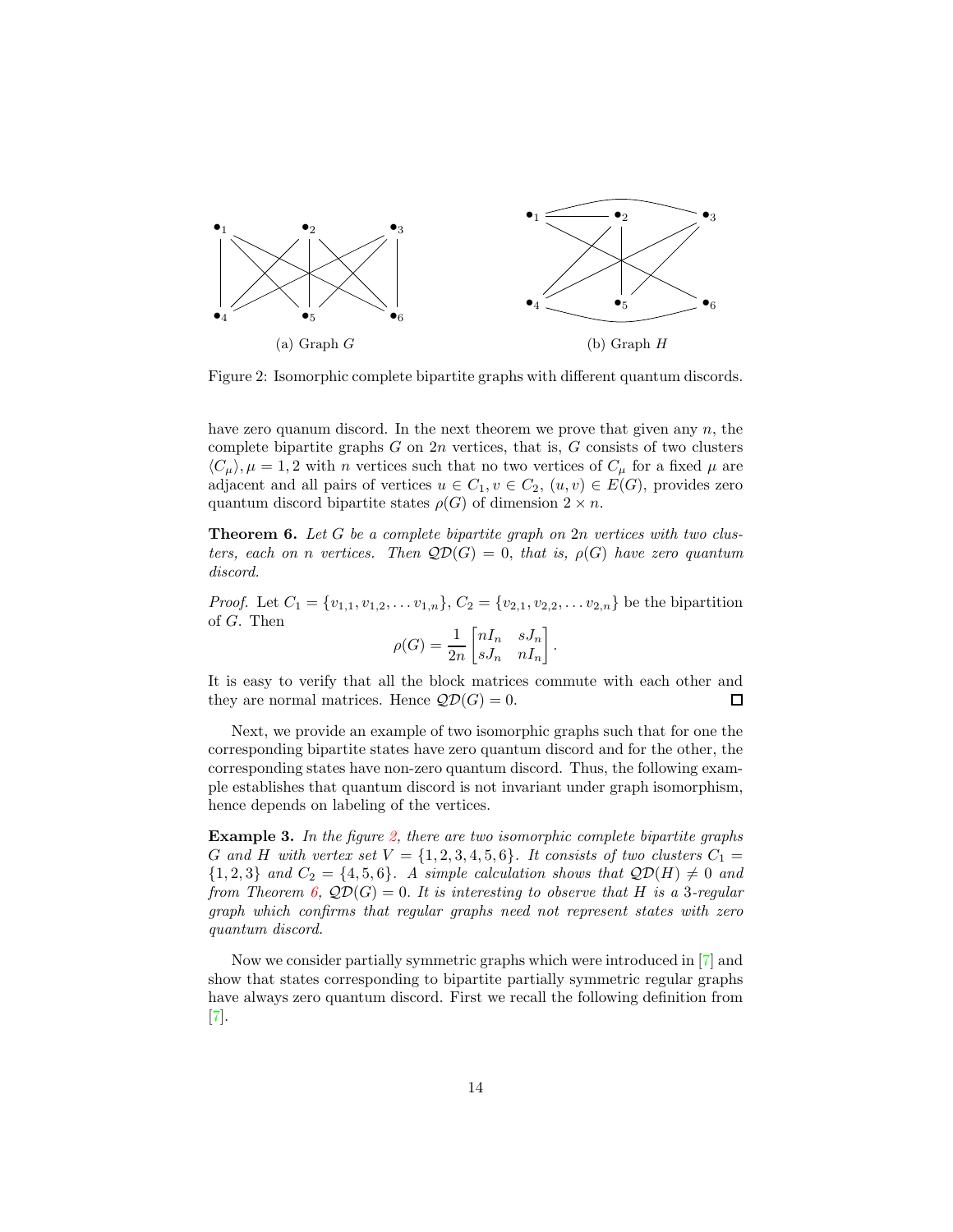**Definition 4. Partially symmetric graph:** *A graph* G with clusters  $C_1, C_2, \ldots, C_m$ *is called a partially symmetric graph if the edge*  $(v_{\mu i}, v_{\nu j}) \in E(G)$  *indicates,*  $(v_{\nu i}, v_{\mu j}) \in E(G)$ .

Note from the definition that every block of the adjacency matrix of a partially symmetric graph is a symmetric matrix. Then we have the following theorem.

Theorem 7. *Every bipartite partially symmetric regular graph has zero quantum discord.*

*Proof.* Let G be a partially symmetric regular bipartite graph. Then

$$
\rho(G) = \begin{bmatrix} rI_n & sA_n \\ sA_n & rI_n \end{bmatrix},
$$

where r is the regularity of the graph and  $s \in \{1, -1\}$ . Since  $A_n$  is a symmetric matrix, it is normal. Besides, all these block matrices commute with each other. Hence,  $\mathcal{QD}(G) = 0$ .  $\Box$ 

**Theorem 8.** Let  $G = \langle C_\mu, C_\nu \rangle$  be a regular graph satisfying the condition of *Theorem 2. Then the states*  $\rho(G)$  *have zero quantum discord.* 

*Proof.* The proof is similar to the last theorem. Here the matrix  $A_n$  is a normal matrix instead of symmetric matrix. Indeed the quantum states corresponding to  $G$  are given by

$$
\rho(G) = \frac{1}{2nr} \begin{bmatrix} rI_n & sA_n \\ sA_n^t & rI_n \end{bmatrix} = \frac{1}{2n} \begin{bmatrix} I_n & s\frac{1}{r}A_n \\ s\frac{1}{r}A_n^t & I_n \end{bmatrix}, \text{ where } s \in \{1, -1\}. \tag{41}
$$

 $\Box$ 

Consider the matrix 
$$
\begin{bmatrix} rI_n & A_n \\ A_n^t & rI_n \end{bmatrix}
$$
 in the above equation by putting  $s = 1$ .  
Every row and column has equal sum  $2r$ . The matrix  $\frac{1}{2r} \begin{bmatrix} rI_n & A_n \\ A_n^t & rI_n \end{bmatrix}$  is an example of a doubly-stochastic matrix. Doubly stochastic matrices are widely used in different branches of science [30].

Finally as it is well known that there are separable quantum states with non-zero quantum discord, in the following example we confirm the same also for the states arising from graphs.

Example 4. *Consider the bipartite partially symmetric graph* G *representing a separable two-qubit mixed state.*

$$
\bullet_{1,1} \qquad \bullet_{1,2} \qquad L(G) = \begin{bmatrix} 2 & 0 & -1 & -1 \\ 0 & 1 & -1 & 0 \\ -1 & -1 & 2 & 0 \\ -1 & 0 & 0 & 1 \end{bmatrix}.
$$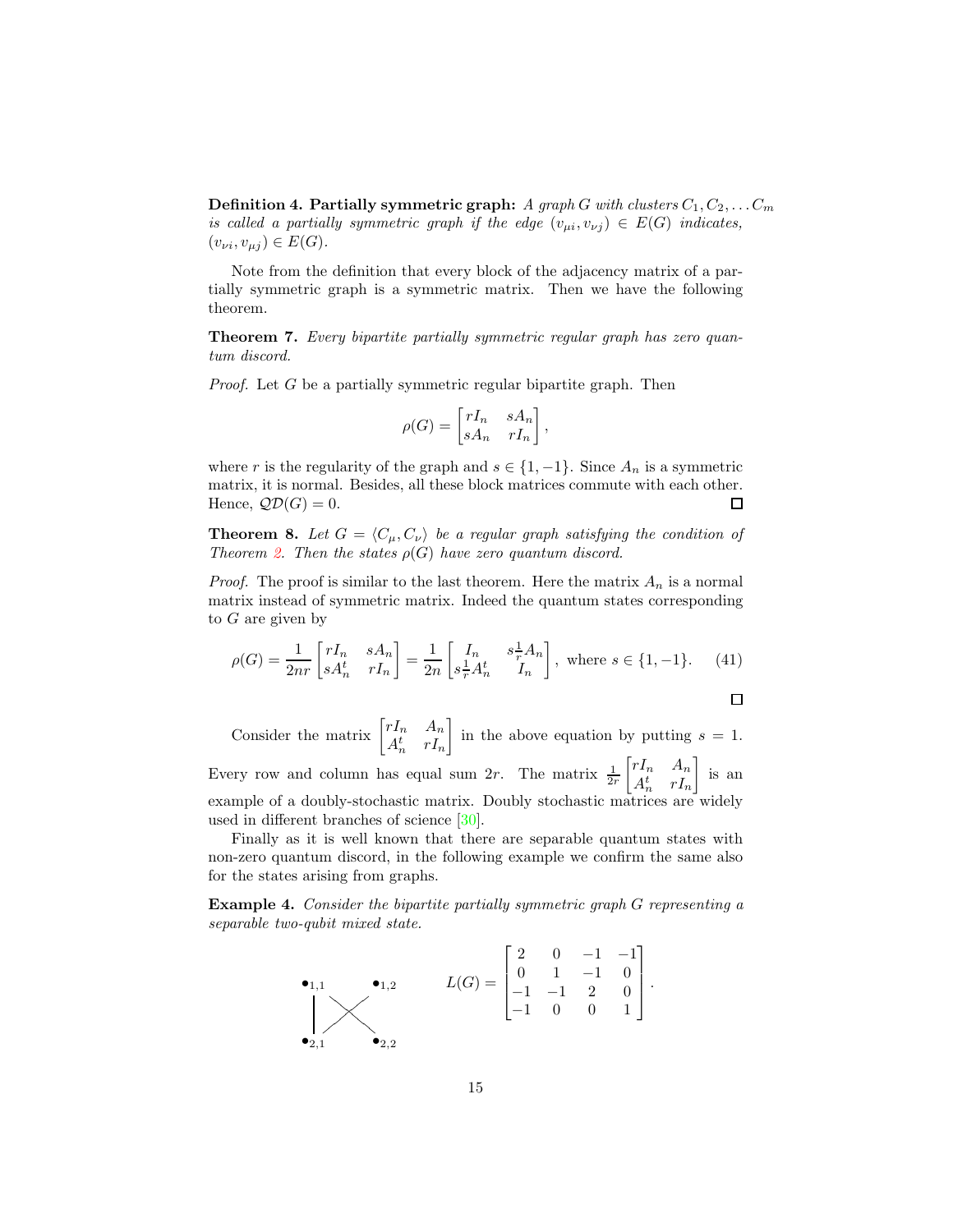*Note that*  $\begin{bmatrix} 2 & 0 \\ 0 & 1 \end{bmatrix}$  *and*  $\begin{bmatrix} -1 & -1 \\ -1 & 0 \end{bmatrix}$  *do not commute, hence*  $\mathcal{QD}(G) \neq 0$  *although*  $\rho(G) = \frac{1}{5}L(G)$  represents a 2-qubit separable state.

# 6 Conclusions and open problems

This work is important from the perspective of mathematics and theoretical quantum information. Calculating the exact amount of quantum discord is a computationally formidable task. Here, we derive graph theoretic criteria for normality and commutativity of binary matrices. The blocks of a density matrix of a zero discord state are normal and commuting. We apply combinatorial tools to find out graph theoretic criterion for zero quantum discord. Further, we propose a graph theoretic measure of discord. This work initiates a number of directions for future research.

- 1. Given a positive integer n, calculate the exact number of binary normal matrices. There is no general formula for this problem till date, although some lower bound exists. This work provides a graph theoretic visualization to the structure of binary normal matrices, which may be useful for solving this problem.
- 2. The Werner states play an important role in quantum information theory. It was proved in [29] that they have non-zero quantum discord. These states can be represented by weighted graphs and will be considered in a forthcoming work.

# Acknowledgment

This work was partially supported by the project *Graph theoretical aspects in quantum information processing* [Grant No. 25(0210)/13/EMR-II] funded by Council of Scientific and Industrial Research, New Delhi. S.D. is grateful to the Ministry of Human Resource Development, Government of India, for a doctoral fellowship. This work may be a part of his doctoral thesis.

# References

- [1] Douglas Brent West. *Introduction to graph theory*, volume 2. Prentice hall Upper Saddle River, 2001.
- [2] Brian C Hall. *Quantum theory for mathematicians*. Springer, 2013.
- [3] Gregory Berkolaiko and Peter Kuchment. *Introduction to quantum graphs*. Number 186. American Mathematical Soc., 2013.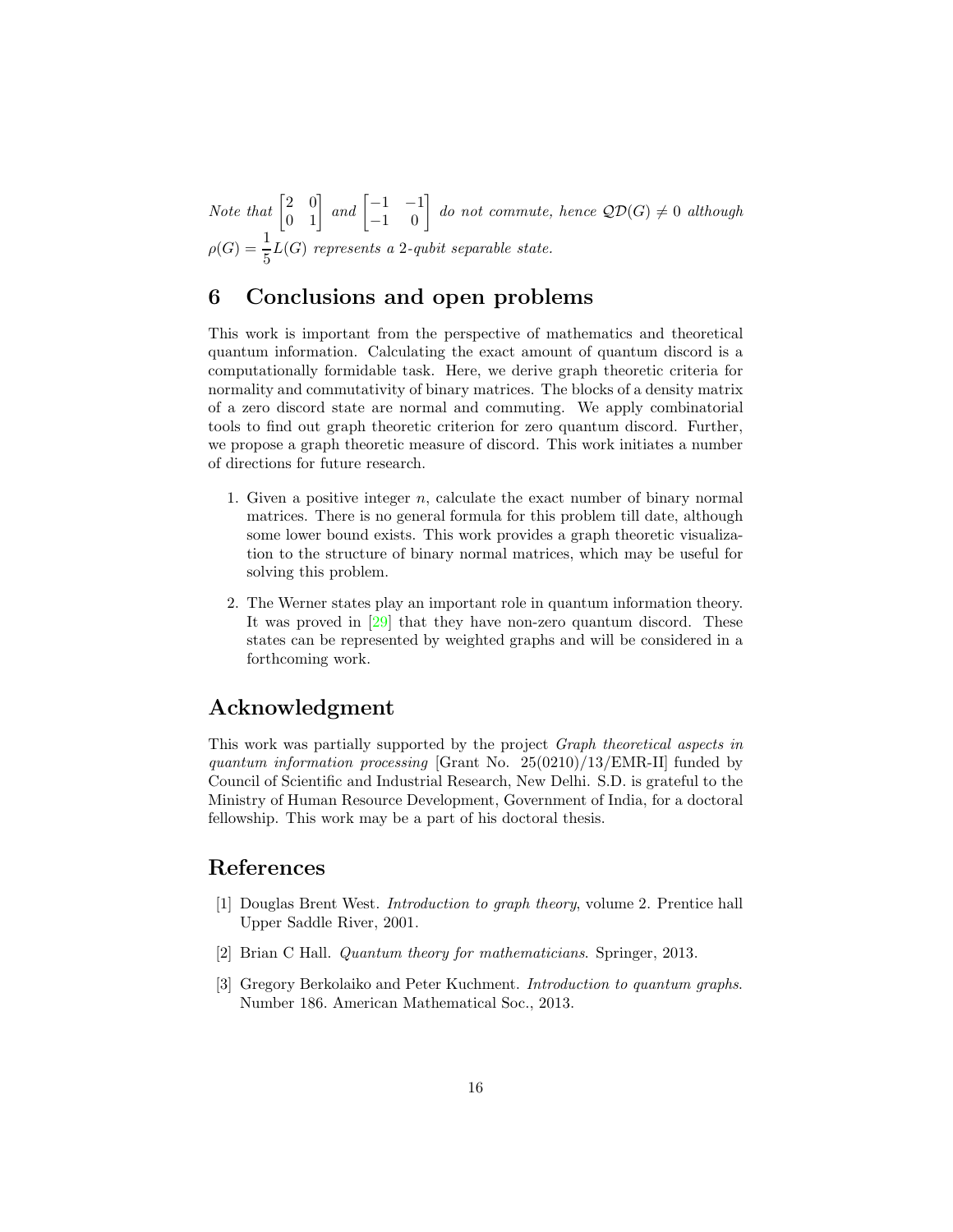- [4] Wolfgang Dür, Hans Aschauer, and H-J Briegel. Multiparticle entanglement purification for graph states. *Physical review letters*, 91(10):107903, 2003.
- [5] Samuel L Braunstein, Sibasish Ghosh, and Simone Severini. The laplacian of a graph as a density matrix: a basic combinatorial approach to separability of mixed states. *Annals of Combinatorics*, 10(3):291–317, 2006.
- [6] Bibhas Adhikari, Subhashish Banerjee, Satyabrata Adhikari, and Atul Kumar. Laplacian matrices of weighted digraphs represented as quantum states. *Quantum information processing*, 2017. doi: 10.1007/s11128-017- 1530-1, arXiv: 1205.2747.
- [7] Supriyo Dutta, Bibhas Adhikari, Subhashish Banerjee, and R Srikanth. Bipartite separability and non-local quantum operations on graphs. *Physical Review A*, 94(1):012306, 2016.
- [8] Supriyo Dutta, Bibhas Adhikari, and Subhashish Banerjee. A graph theoretical approach to states and unitary operations. *Quantum Information Processing*, 15(5):2193–2212, 2016.
- [9] Kavan Modi, Aharon Brodutch, Hugo Cable, Tomasz Paterek, and Vlatko Vedral. The classical-quantum boundary for correlations: discord and related measures. *Reviews of Modern Physics*, 84(4):1655, 2012.
- [10] Stephen Barnett. *Quantum information*, volume 16. Oxford University Press, 2009.
- [11] Ryszard Horodecki, Paweł Horodecki, Michał Horodecki, and Karol Horodecki. Quantum entanglement. *Reviews of modern physics*, 81(2):865, 2009.
- [12] Leah Henderson and Vlatko Vedral. Classical, quantum and total correlations. *Journal of physics A: mathematical and general*, 34(35):6899, 2001.
- [13] Harold Ollivier and Wojciech H Zurek. Quantum discord: a measure of the quantumness of correlations. *Physical review letters*, 88(1):017901, 2001.
- [14] Borivoje Dakić, Vlatko Vedral, and Časlav Brukner. Necessary and sufficient condition for nonzero quantum discord. *Physical review letters*, 105(19):190502, 2010.
- [15] Satyabrata Adhikari and Subhashish Banerjee. Operational meaning of discord in terms of teleportation fidelity. *Physical Review A*, 86(6):062313, 2012.
- [16] Jie-Hui Huang, Lei Wang, and Shi-Yao Zhu. A new criterion for zero quantum discord. *New Journal of Physics*, 13(6):063045, 2011.